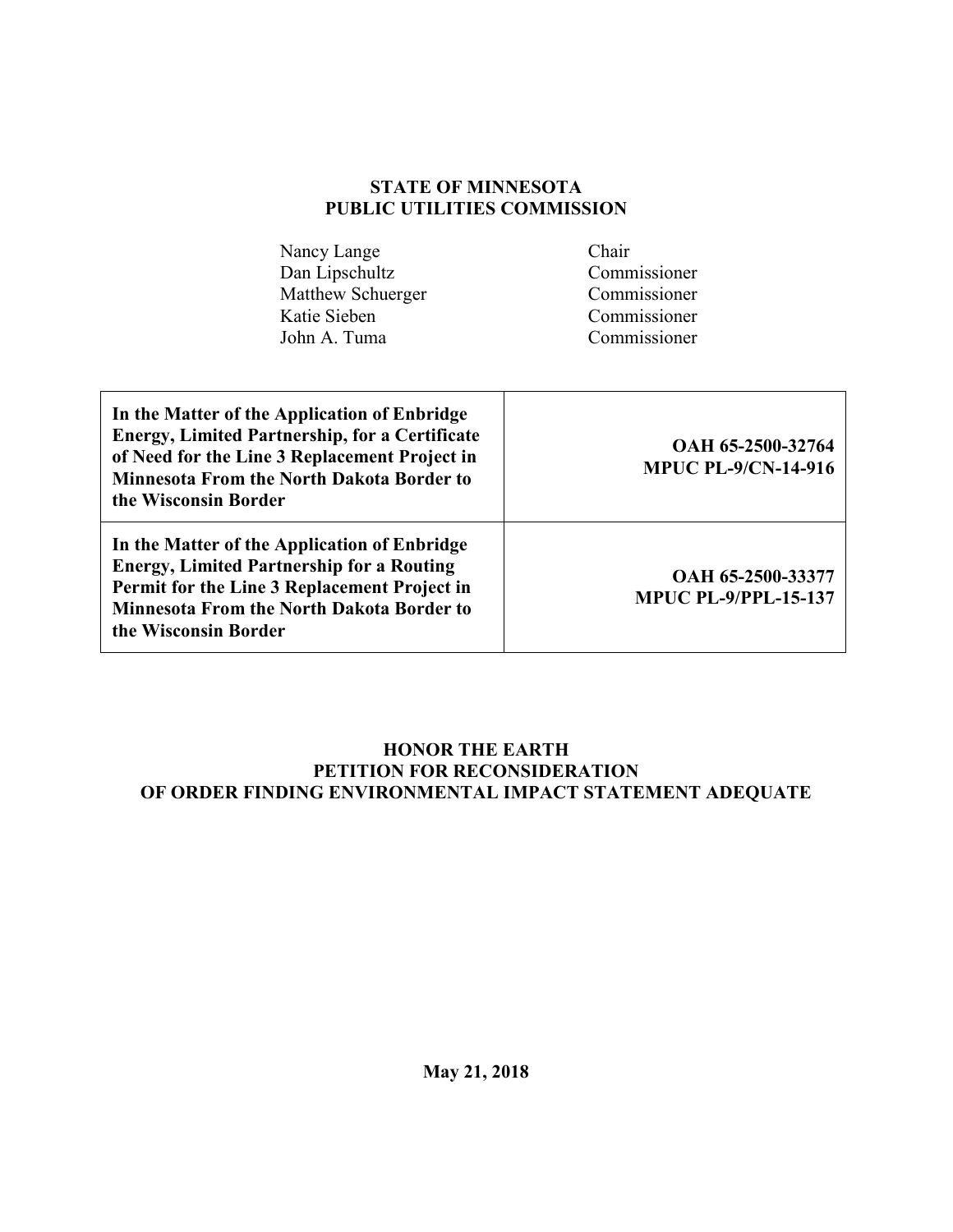# **CONTENTS**

| Ι.                                                                                                                                                                       |
|--------------------------------------------------------------------------------------------------------------------------------------------------------------------------|
| The Commission's MEPA Process Failed to Comply with Statutory and Regulatory<br>$A_{-}$                                                                                  |
| The Commission's MEPA Process Failed to Provide Individuals and Parties with an<br>B.<br>Opportunity to Use all "Environmental Documents" and the "Environmental Impact" |
| The Commission Failed to Provide Meaningful Responses to Comments on the DEIS and                                                                                        |
| П.                                                                                                                                                                       |
| A. The EIS Failed to Adequately Investigate and Define the Purpose and Need for the                                                                                      |
| <b>B</b> .                                                                                                                                                               |
| The EIS Failed to Consider Future Cumulative Impacts Related to Expansion of the<br>$\mathcal{C}$ .                                                                      |
| The EIS Fails to Adequately Study the Project's Impacts on Cultural Resources  17<br>D.                                                                                  |
| Ε.<br>The EIS Fails to Adequate Assess the Impacts of an Oil Spill Into the St. Louis River                                                                              |
| The EIS Improperly Failed to Consider the Effects of Energy Conservation Programs on<br>F.                                                                               |
| 20                                                                                                                                                                       |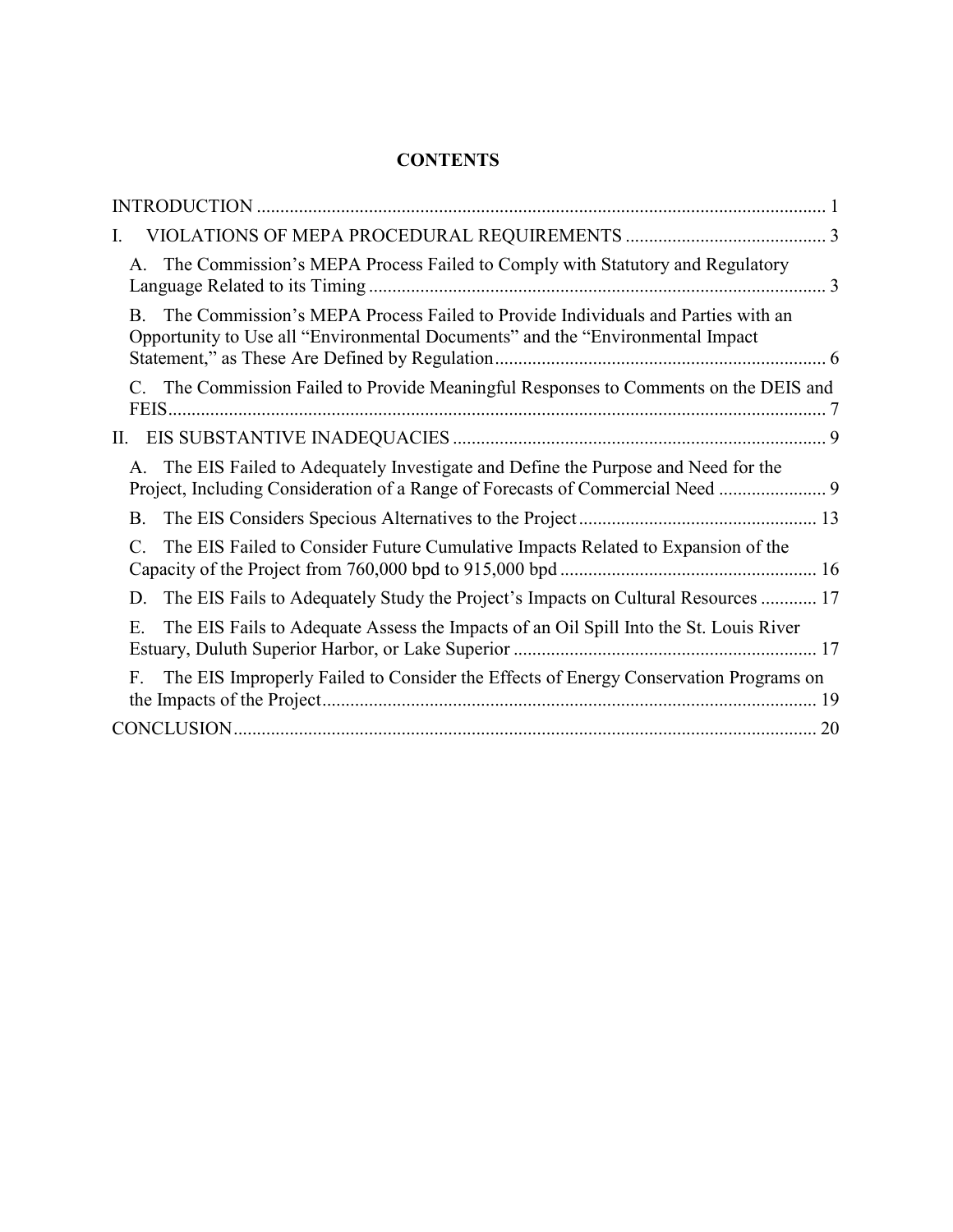#### **INTRODUCTION**

For the reasons below, Honor the Earth hereby respectfully petitions the Minnesota Public Utilities Commission ("Commission") to reconsider its May 1, 2018, Order Finding Environmental Impact Statement Adequate and Adopting ALJ Lipman's November 2017 Report as Modified, which order found adequate the Environmental Impact Statement ("EIS") for the Line 3 Replacement Project ("Project"), which was prepared by the Commission pursuant to the Minnesota Environmental Policy Act, Minn. Stat. Ch. 116D ("MEPA").

Pursuant to Minn. Stat. § 216B.27, Subd. 1, a party to a proceeding, within 20 days of service of any decision constituting an order or determination, may apply to the Commission for a rehearing "in respect to any matters determined by the decision." Pursuant to Minn. R. 7852.3000, Subp. 1, "[a] party or a person aggrieved and directly affected by a commission decision or order may file a petition for rehearing, amendment, vacation, reconsideration, or reargument within 20 days of the date the decision or order is served . . . ." A petition for rehearing or reconsideration must set forth specifically the grounds on which the applicant contends the decision is unlawful or unreasonable. Minn. Stat. § 216B.27, Subd. 2; Minn. R. 7829.3000, Subp. 2. Likewise, a request for an amendment must set forth the particular amendments desired and the reasons for the amendments. *Id.* To be effective, "[a] petition must be served on the parties and participants in the proceeding, Minn. R. 7829.3000, Subp. 3, after which other parties may file answers within 10 days of service of the petition. Minn. R. 7829.3000, Subp. 4.

With regard to the effect of an order pending a decision on rehearing, Minn. Stat. § 216B.27, Subd. 3, directs that "[n]o order of the commission shall become effective while an application for a rehearing or a rehearing is pending and until ten days after the application for a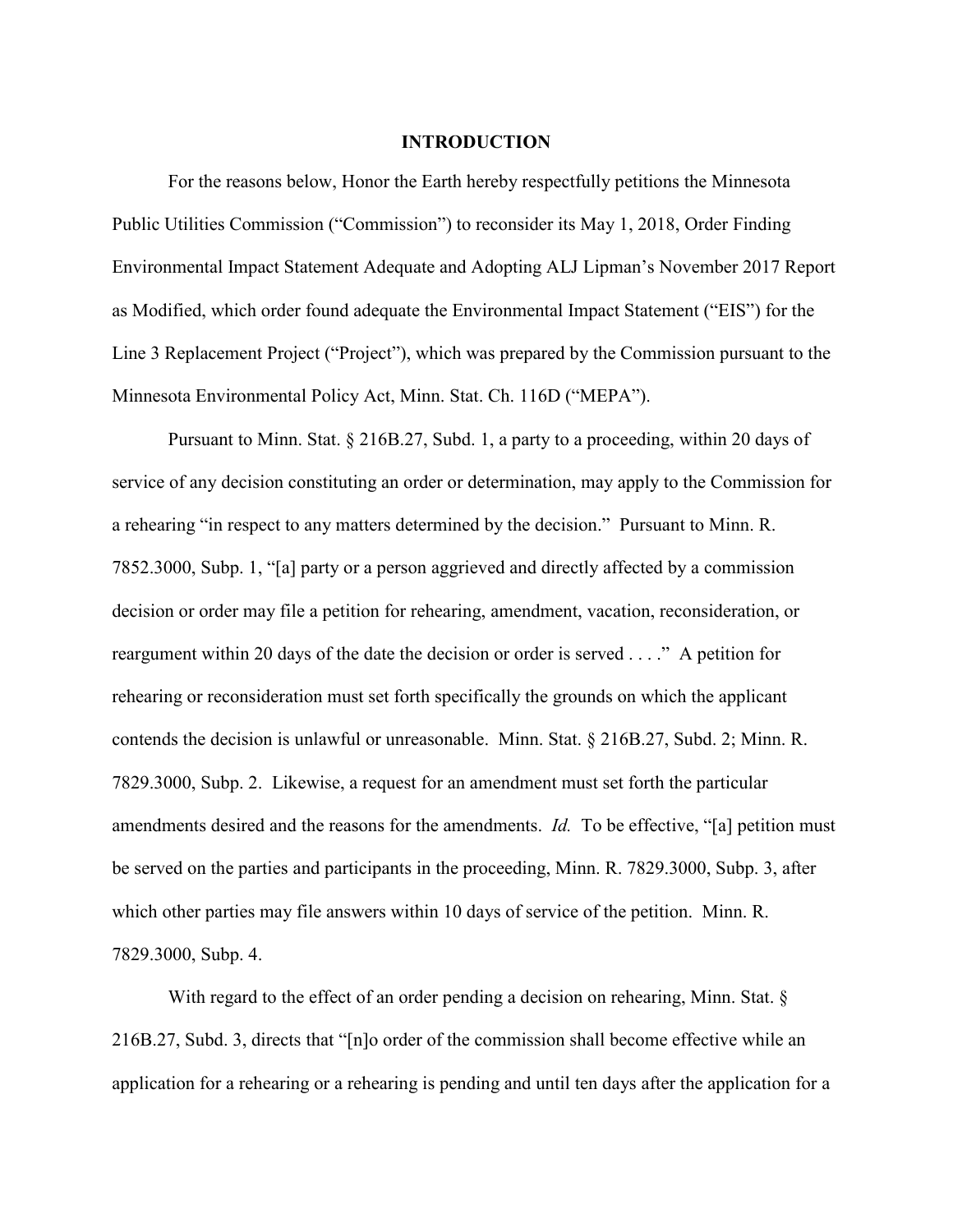rehearing is either denied, expressly or by implication, or the commission has announced its final determination on rehearing." Although Minn. R. 7829, Subp. 2, states that "[t]he commission may vacate or stay the order, or part of the order, that is the subject of the petition, pending action on the petition," any discretion granted by this regulation with regard to staying an order is limited by the clear language of Minn. Stat. § 216B.27, Subd. 3. Thus, the Scoping Order will not go into effect until the Commission acts on this petition.

Should the Commission grant a rehearing, it may reverse, change, modify, or suspend its original decision if, after rehearing, it finds the original decision "unlawful or unreasonable." Minn. Stat. § 216B.27, Subd. 3.

Honor the Earth herein provides its reasons that reconsideration is warranted, both due to Commission procedural violations and due to the substantive inadequacies of the EIS.

The procedural violations related to development of the EIS include:

- A failure to schedule the EIS process so that the EIS was available for use by citizens;
- A failure to provide responses to a substantial number of substantive comments of citizens on the Draft Environmental Impact Statement ("DEIS").

The substantive inadequacies of the EIS include:

- A failure to provide the Commission with an adequate description of the environmental and socioeconomic impacts of the Project;
- A failure to consider reasonable alternatives and instead considers specious alternatives;
- A failure to provide an adequate analysis that compares the impacts of the proposed Project to the impacts of reasonable alternatives;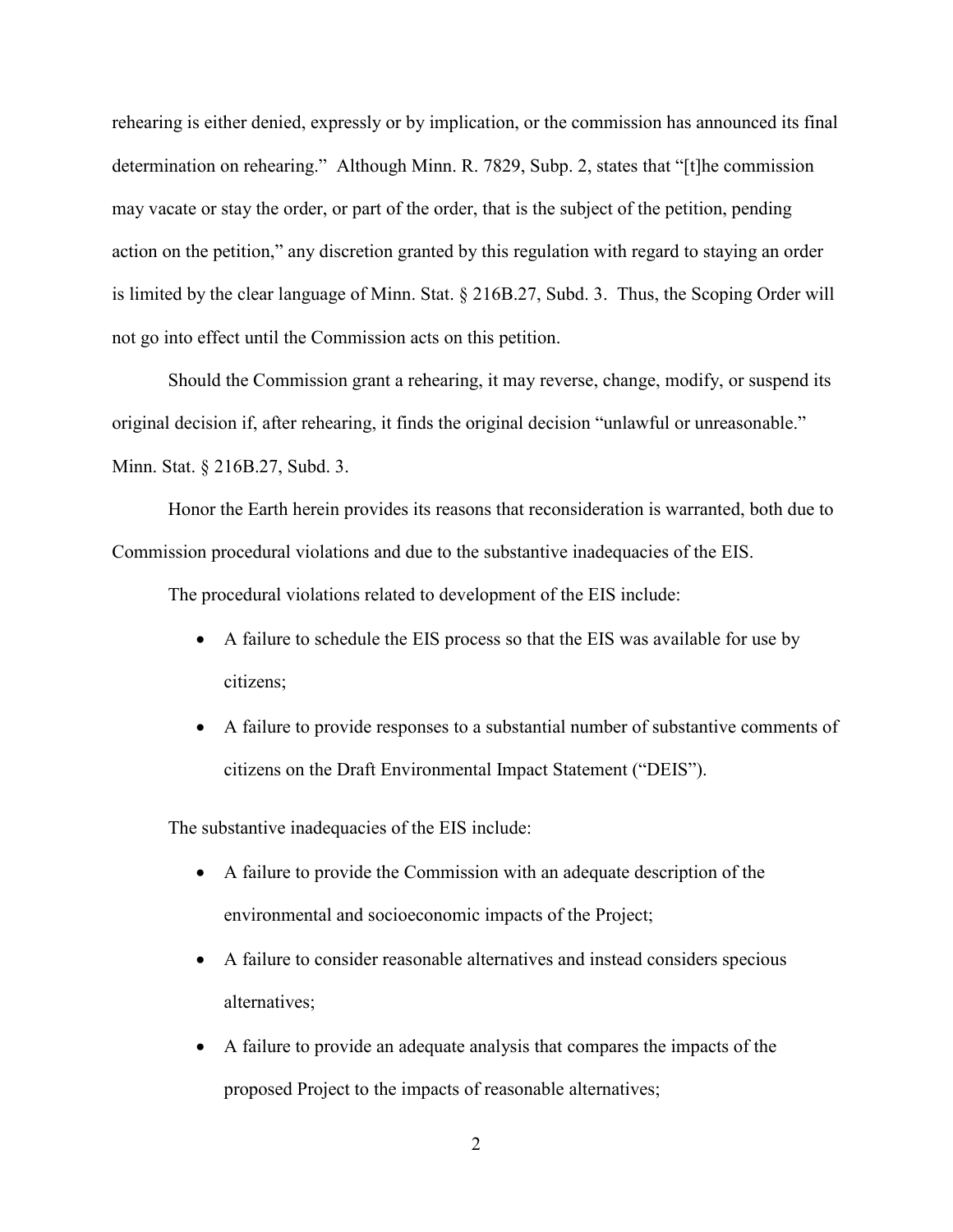- A failure to provide an adequate assessment of impacts to tribal cultural properties and cultural resources; and
- A failure to provide any discussion of the impact of petroleum conservation on the selection of reasonable alternatives, its impact on the potential future impacts of the Project or alternatives to it, or its use as a mitigation measure for Project impacts, should it be approved.

#### **I. VIOLATIONS OF MEPA PROCEDURAL REQUIREMENTS**

MEPA and its implementing regulations state clearly that an EIS is not intended to benefit only agency decision makers, but rather is also intended to benefit "individuals," "citizens," "the public," "other persons," and "institutions." Moreover, MEPA and its implementing regulations provide clear requirements for the timing of precursor documents leading to an EIS, including DEISs and FEISs, as well as the timing requirements for the EIS itself that is produced by this process. Also, MEPA requires that agencies take public comment seriously, and provide meaningful responses to all public comments.

# **A. The Commission's MEPA Process Failed to Comply with Statutory and Regulatory Language Related to its Timing**

In order to understand the meaning of the MEPA statutory and regulatory provisions related to the timing of the MEPA process, it is necessary to understand the following defined terms contained in Minn. R. 4410.0200:

> **Subp. 25. Environmental document**. "Environmental document" means EAW, draft EIS, final EIS, substitute review document, and other environmental analysis documents.

**Subp. 26. Environmental impact statement**. "Environmental impact statement" means a detailed written statement as required by Minnesota Statutes, section 116D.04, subdivision 2a.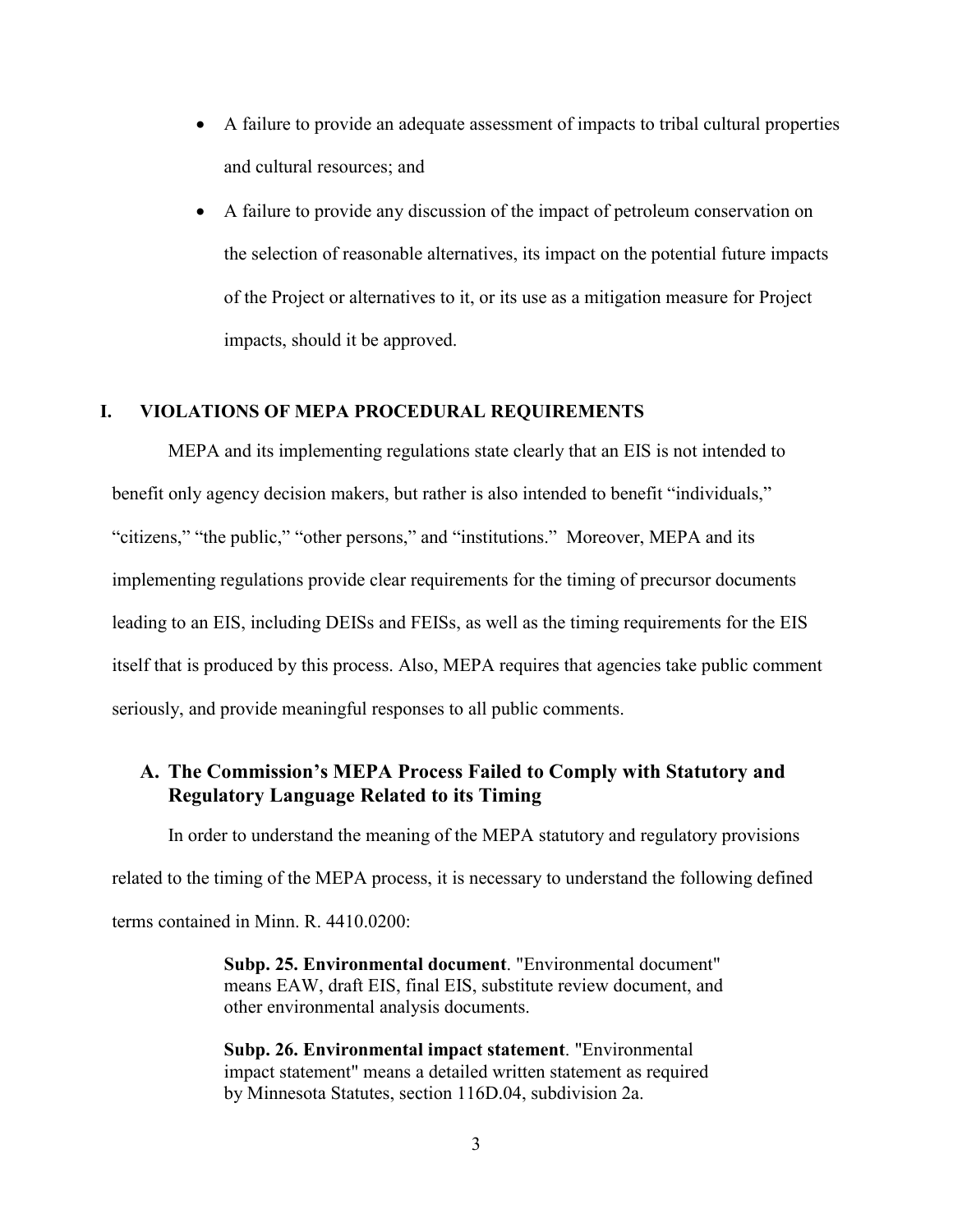The terms "environmental document" and "environmental impact statement" are distinct. An "environmental document" is an analytical document that leads up to the EIS. An EIS is not an "environmental document" as this term is defined by law, because an EIS is only the document produced at the end of a complete MEPA process performed in accordance with the requirements of Minn. Stat. § 116D.04, Subd. 2a. In contrast, an FEIS is a name given to one or more precursor documents that have not yet been found adequate. In this regard, both a DEIS and an FEIS are "environmental documents" and are not the EIS. Before an FEIS is found adequate, it has not completed the full process required by Minn. Stat. § 116D.04, Subd. 2, such that the FEIS is not the same thing as an EIS. Under the plain language of MEPA and its regulations, an FEIS and EIS are two distinct documents.

The distinction between "environmental documents" (including FEISs) and "environmental impact statements" is important because MEPA and its regulations provide different timing requirements for each. The following MEPA statutory and regulatory provisions bear on the timing of the production, intended use, and intended beneficiaries of FEISs and EISs.

Minn. Stat. § 116D.03, Subd. 2(6):

All departments and agencies of the state government shall: ... make available to the federal government, counties, municipalities, institutions and individuals, information useful in restoring, maintaining, and enhancing the quality of the environment, and in meeting the policies of the state as set forth in Laws 1973, chapter 412.

Minn. Stat. § 116D.04, Subd. 2:

The environmental impact statement shall also analyze those economic, employment, and sociological effects that cannot be avoided should the action be implemented. To ensure its use in the decision-making process, the environmental impact statement shall be prepared as early as practical in the formulation of an action.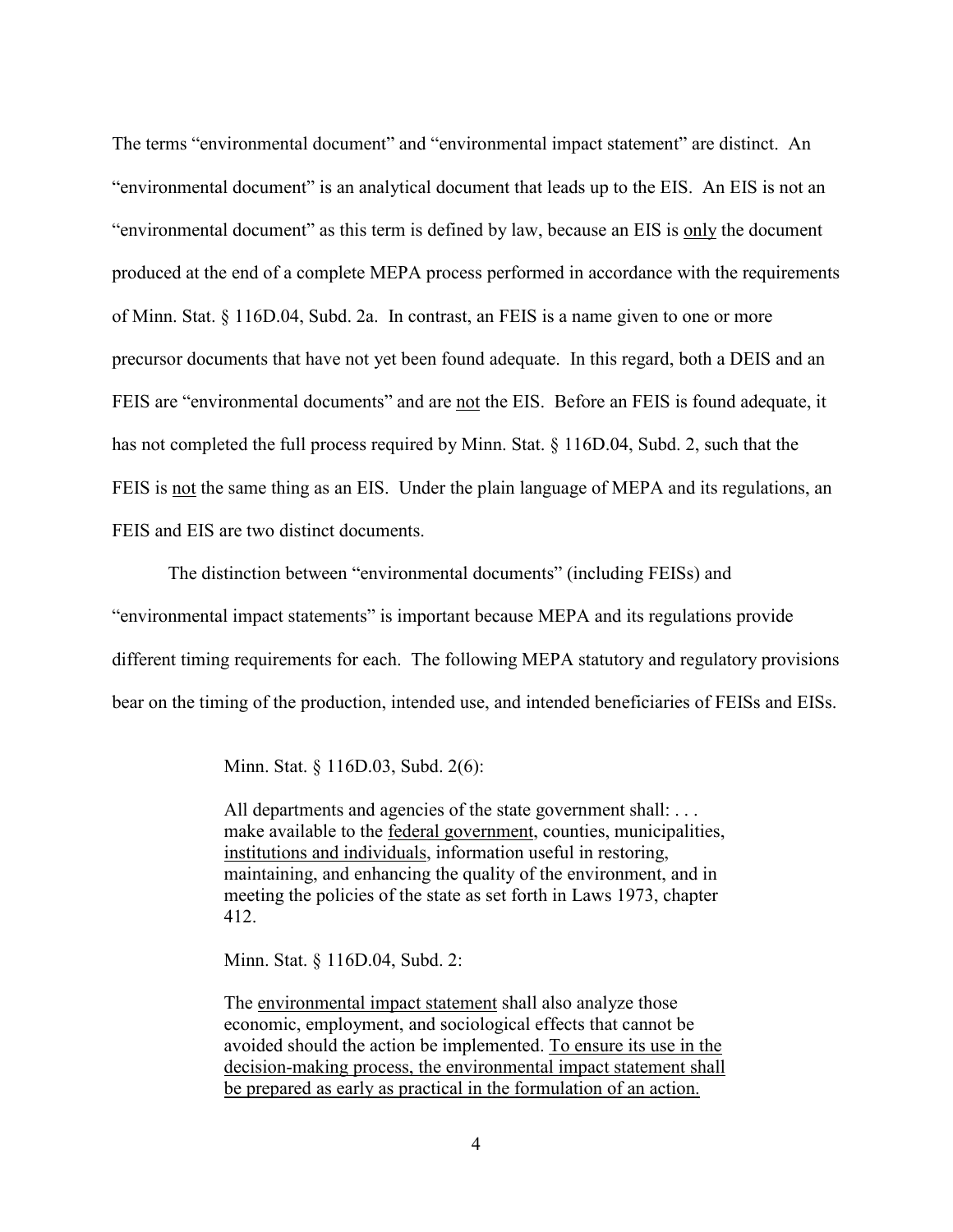Minn. R. 4410.0300, Subp. 3:

Environmental documents shall contain information that addresses the significant environmental issues of a proposed action. This information shall be available to governmental units and citizens early in the decision making process.

Minn. R. 4410.0300, Subp. 4:

The process created by parts 4410.0200 to 4410.6500 [comprises all of the MEPA regulations] is designed to: A. provide usable information to the project proposer, governmental decision makers and the public concerning the primary environmental effects of a proposed project.

Minn. R. 4410.2000, Subp. 1:

The purpose of an **EIS** is to provide information for governmental units, the proposer of the project, and other persons to evaluate proposed projects which have the potential for significant environmental effects, to consider alternatives to the proposed projects, and to explore methods for reducing adverse environmental effects.

(Emphasis added.) The foregoing provisions demonstrate that MEPA contains clear

requirements with regard to the scope of the entities benefitted by the MEPA process, their right to use both an FEIS and EIS, and the timing of the production of an FEIS and the EIS to allow such use.

 Here, the Commission has not yet approved the EIS, and is unlikely to do so until after all public participation opportunities are closed. In fact, the only process that likely remains after completion of the EIS are the oral arguments allowed for parties and possible petitions for reconsideration of the Commission's final decision on the Certificate of Need and Routing Permit Applications. Since this timing is too late to allow citizens to benefit from the adequate EIS, it violates MEPA. Essentially, the Commission degrades the statutory mandate that "the environmental impact statement shall be prepared as early as practical in the formulation of an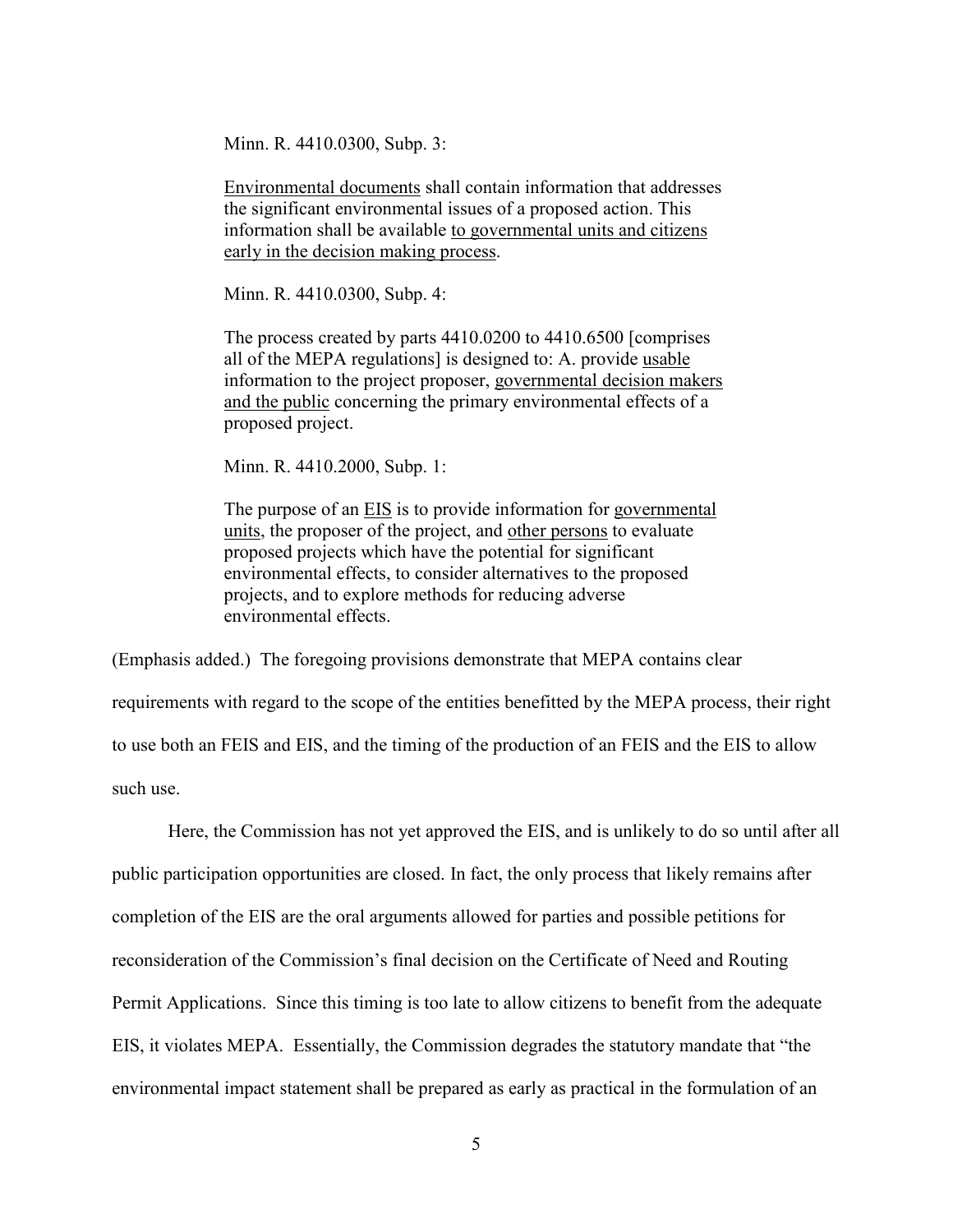action," Minn. Stat. § 116D.04, Subd. 2, into allowing determination of the adequacy of an EIS until as late as possible in the formulation of an action. The Commission's actions are simply not in accordance with the plain language of MEPA.

### **B. The Commission's MEPA Process Failed to Provide Individuals and Parties with an Opportunity to Use all "Environmental Documents" and the "Environmental Impact Statement," as These Are Defined by Regulation**

With regard to the entities that the law intends the MEPA process to benefit, Minn. Stat. § 116D.03, Subd. 2(6), Minn. R. 4410.0300, Subp. 3, Minn. R. 4410.0300, Subp. 4, and Minn. R. 4410.2000, Subp. 1, state that the purpose of an EIS and its precursor documents is to benefit not just the Responsible Governmental Unit ("RGU"), but also "individuals," "citizens," "the public," and "other persons," as well as "other governmental bodies" and "institutions." MEPA is intended to provide useable information to an RGU and the individuals and parties participating in an agency decision making process. The purpose of MEPA is to improve agency decision making in part through allowing and aiding public participation in their decisions. A failure to allow public use of the EIS in the administrative process would, therefore, violate MEPA.

MEPA requires that the Commission must provide the parties and individual citizens with an opportunity to make practical use of the information provided in a supplemented FEIS and in the EIS ultimately produced by this proceeding. Yet, due to the timing of the Commission's approval of the EIS, the Commission has not provided citizens to use all of the information in the EIS. Therefore, the Commission should not approve of the adequacy of the EIS, because its development did not comply with MEPA's requirements to allow public use of all "environmental documents" and the "environmental impact statement," as these terms are defined by Minn. R. 4410.0200, subps. 25 and 26.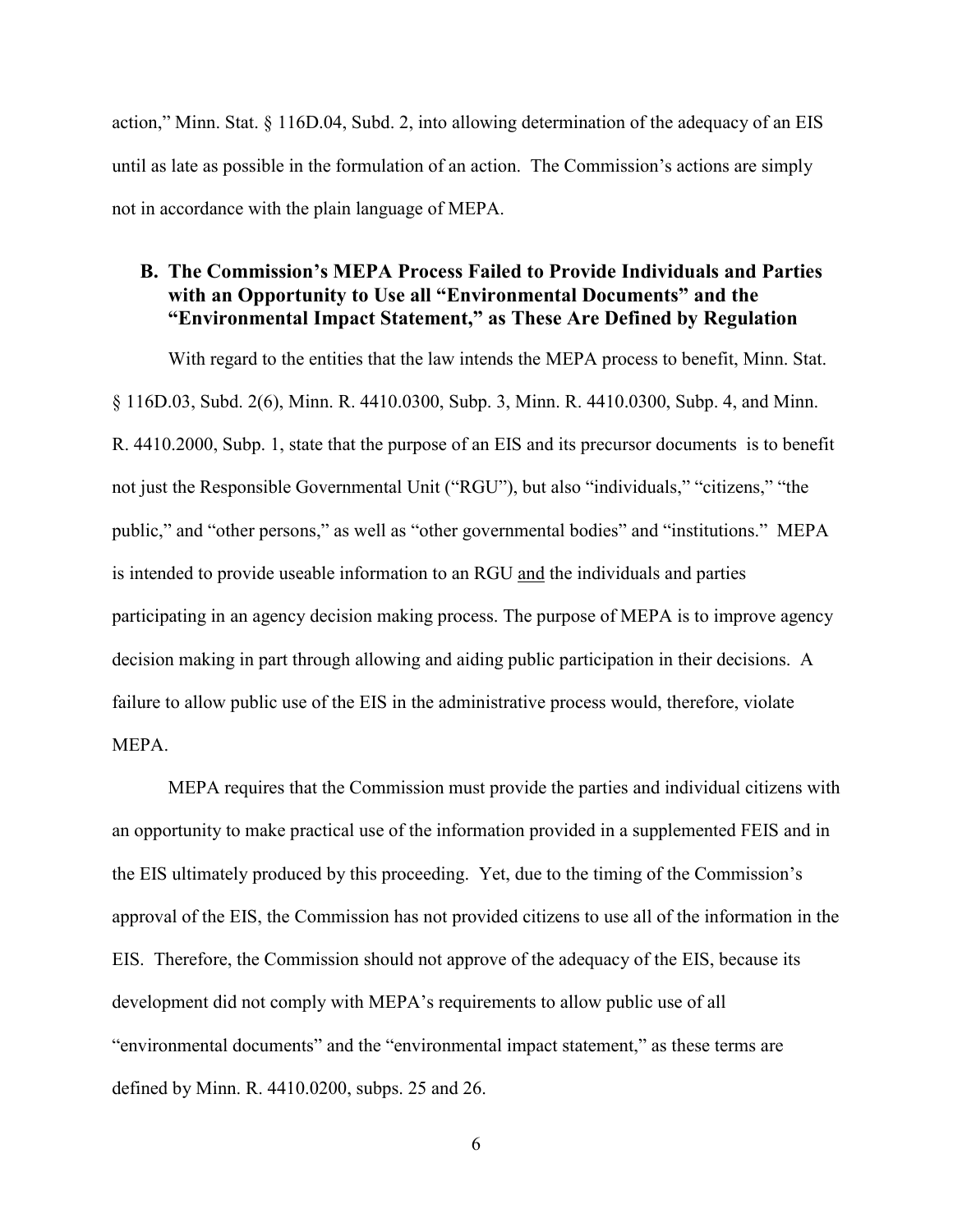Therefore, the Commission should reconsider its approval of the EIS and provide additional opportunity for public comment, because its process did not result in full use of the EIS by citizens as required by law.

# **C. The Commission Failed to Provide Meaningful Responses to Comments on the DEIS and FEIS**

EIS Appendix T parts 2 provides responses to party and citizen comments on the DEIS. These responses are cursory to the point of being meaningless. For example, Honor the Earth provided over 100 pages of comments, and also filed another 50 pages of technical comments by two experts on impacts to water resources and the risks and impacts of pinhole leaks. Yet, the Commission identified just 13 comments out of all of this material that merited response. It appears that the Commission entirely ignored the comments of Honor the Earth's technical experts.

For example, in response to over five pages of comments on the purpose and need for the

Project, the Commission responded in total as follows:

The EIS approach on the Purpose and Need is explained in Chapter 1 of the EIS. Chapter 2 describes the Applicant's proposal, including an explanation of the Applicant's rationale for pursuing the project. Chapter 2 does not represent the Department's assessment of need.

Thus, in response the Commission merely pointed out the contents of two chapters and said that the Department did not assess the purpose and need for the Project. This response contains nothing of substance. Honor the Earth also provided ten pages of detailed information about Enbridge's Mainline System and Express System expansion plans, but the Commission responded by saying only:

> The Department's treatment of the purpose and need is described in Chapter 1 of the EIS. It is not clear whether existing and other proposed pipelines meet the need for this proposed project;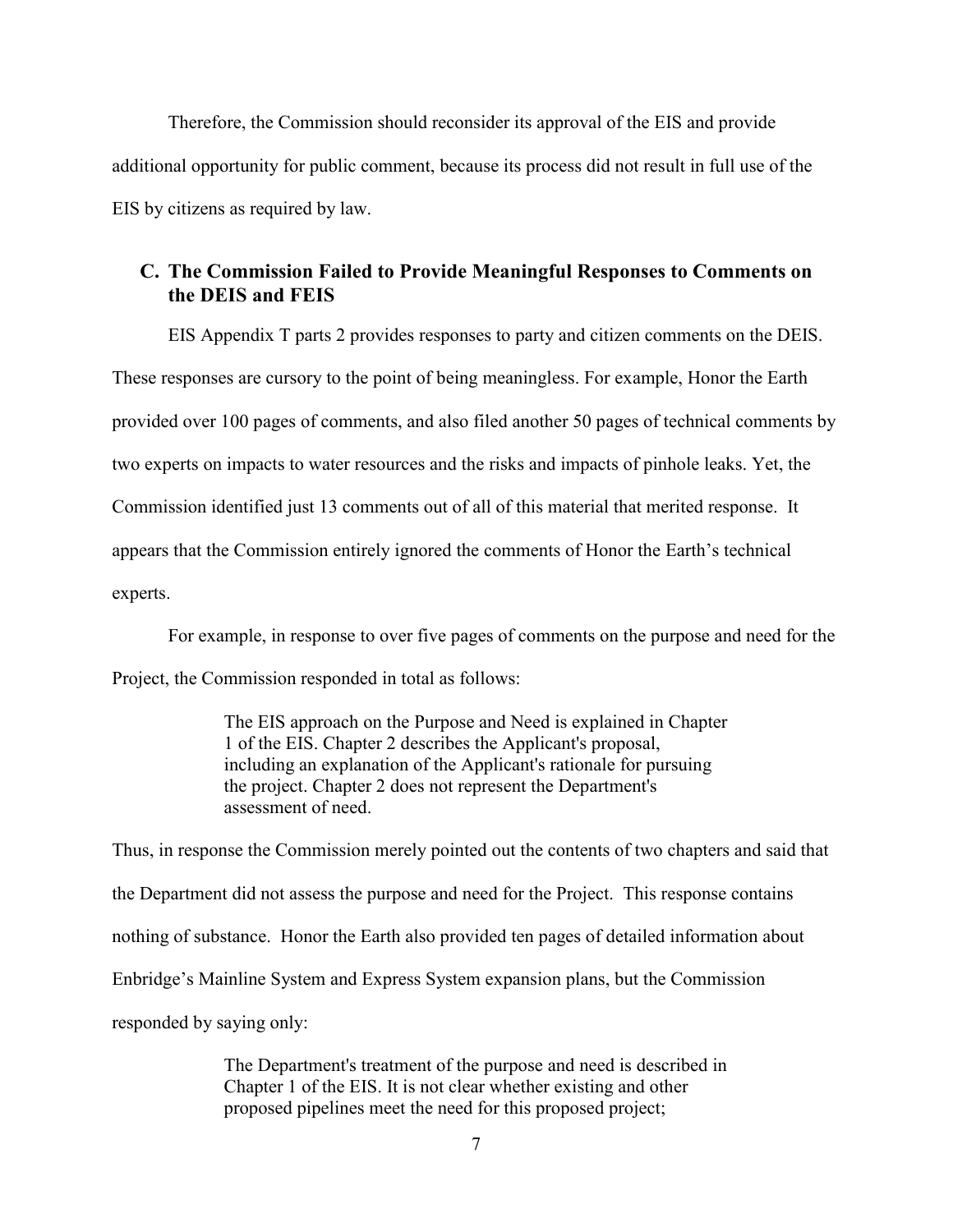however, further information on the economic need or viability of other regional pipelines to transport the volume of additional oil proposed by the Applicant's project will be developed in the Certificate of Need hearing process. The environmental implications of a Commission determination that existing and/or other proposed pipelines meet the need for the proposed project is addressed in the review of continued operation of existing line 3 at 390,000 barrels per day. This analysis (i.e., the environmental impacts associated with the Certificate of Need alternatives) is provided in Chapter 5 of the EIS.

None of the foregoing response specifically discusses the potential for Mainline System or

Express System expansions, and instead just says that nothing is clear about "whether existing

and other proposed pipelines meet the need for this proposed project," which is an issue that the

EIS must discuss.

on :

Honor also provided over three pages of detailed comments on the viability of the DEIS

rail and truck alternatives, to which the Commission responded as follows:

The EIS evaluates the environmental impacts of a range of alternatives, providing for an assessment of the impacts of options for transport that may be considered by the Commission. The economics of the CN alternatives will be evaluated by the Department of Commerce Division of Energy Resources Energy Planning and Advocacy and other parties as part of the contested case hearing.

Again, the Commission responded by mere stating generally what all EIS's do, and then stating that the economics (but not the environmental impacts) of alternatives would be evaluated in the contested case hearing, neither of which responded to Honor the Earth's actual comments on the non-viability of the rail and truck alternatives contained in the DEIS.

Also, the Commission ignored and provided no responses to Honor the Earth's comments

• DEIS Sections 2.7.1.1, 2.7.2.3, 2.7.2.4, 2.7.2.6, 2.7.2.9, 5.2.1.1.3, 5.2.4.3, 5.3.4.1.2, 5.3.4.3.1, 5.4.1.2, and 5.4.2.1;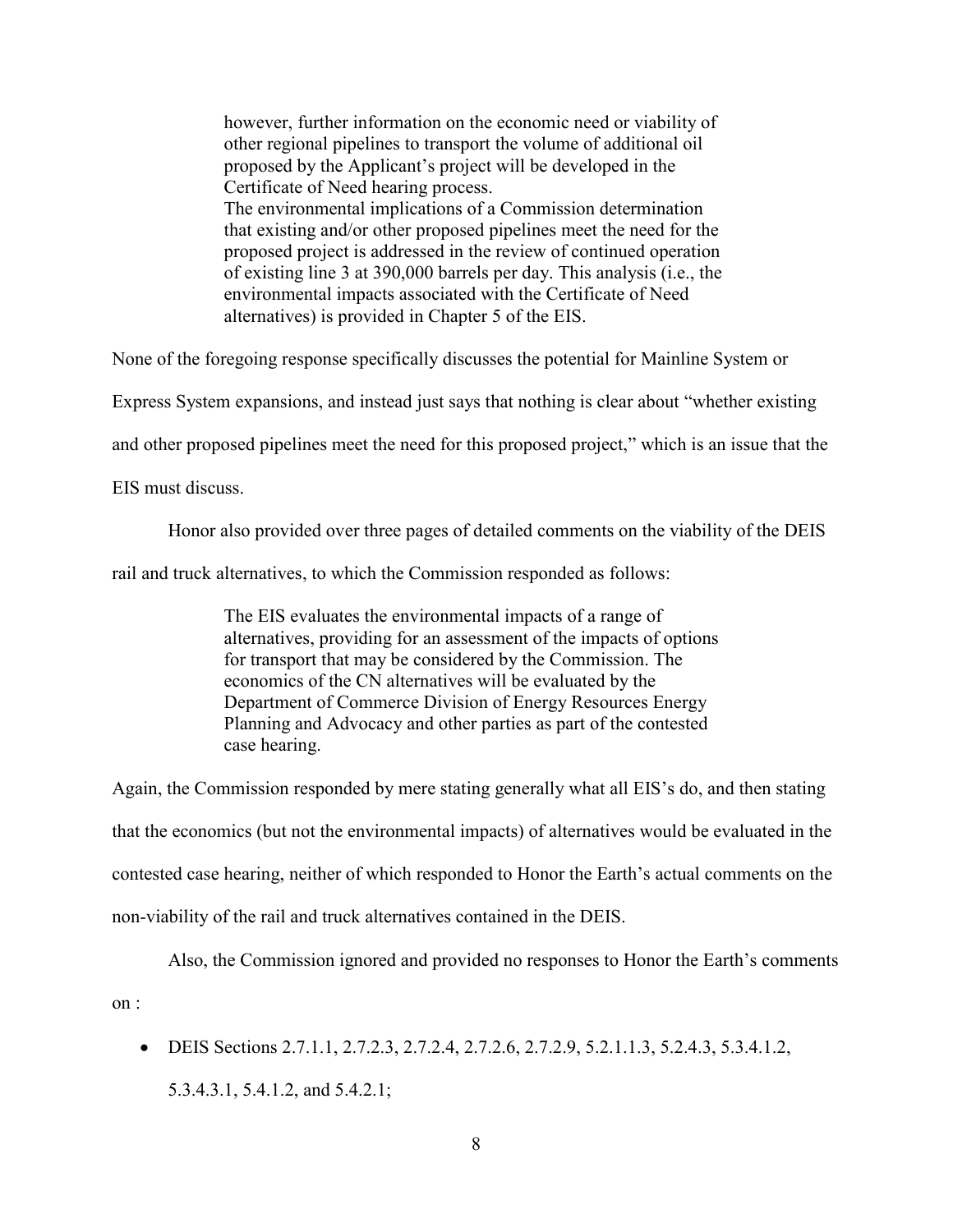- DEIS Chapter 8 related to abandonment and removal;
- the unreasonable nature of the trucking and rail alternatives;
- DEIS Section 4.2.10 related to smaller diameter pipe; and
- impacts to indigenous peoples and environmental justice.

Thus, the Commission has not complied with its obligation to provide substantive responses to comments, and instead at best provided extremely broad and meaningless responses or at worst completely ignored substantive comments. Such lack of meaningful response significantly undermines the credibility of the Commission and indicates a lack of respect for citizen comments.

 Accordingly, the Commission should re-evaluate its responses to the substantive comments it received during the MEPA process, provide complete responses to all comments, and then incorporate such responses where appropriate into the EIS.

#### **II. EIS SUBSTANTIVE INADEQUACIES**

# **A. The EIS Failed to Adequately Investigate and Define the Purpose and Need for the Project, Including Consideration of a Range of Forecasts of Commercial Need**

The FEIS's analysis of purpose and need merely parrots Enbridge's purpose and need and does not explore the underlying commercial purpose for the Project. In particular, the EIS simply assumes that Enbridge's forecasts of Canadian crude oil supply and market demand for petroleum products are reasonable, and therefore fails to consider a range of forecasts in its selection of alternatives and in its assessment of impacts. This means that the EIS's assessment of a number of impacts, including but not limited to climate change impacts, socioeconomic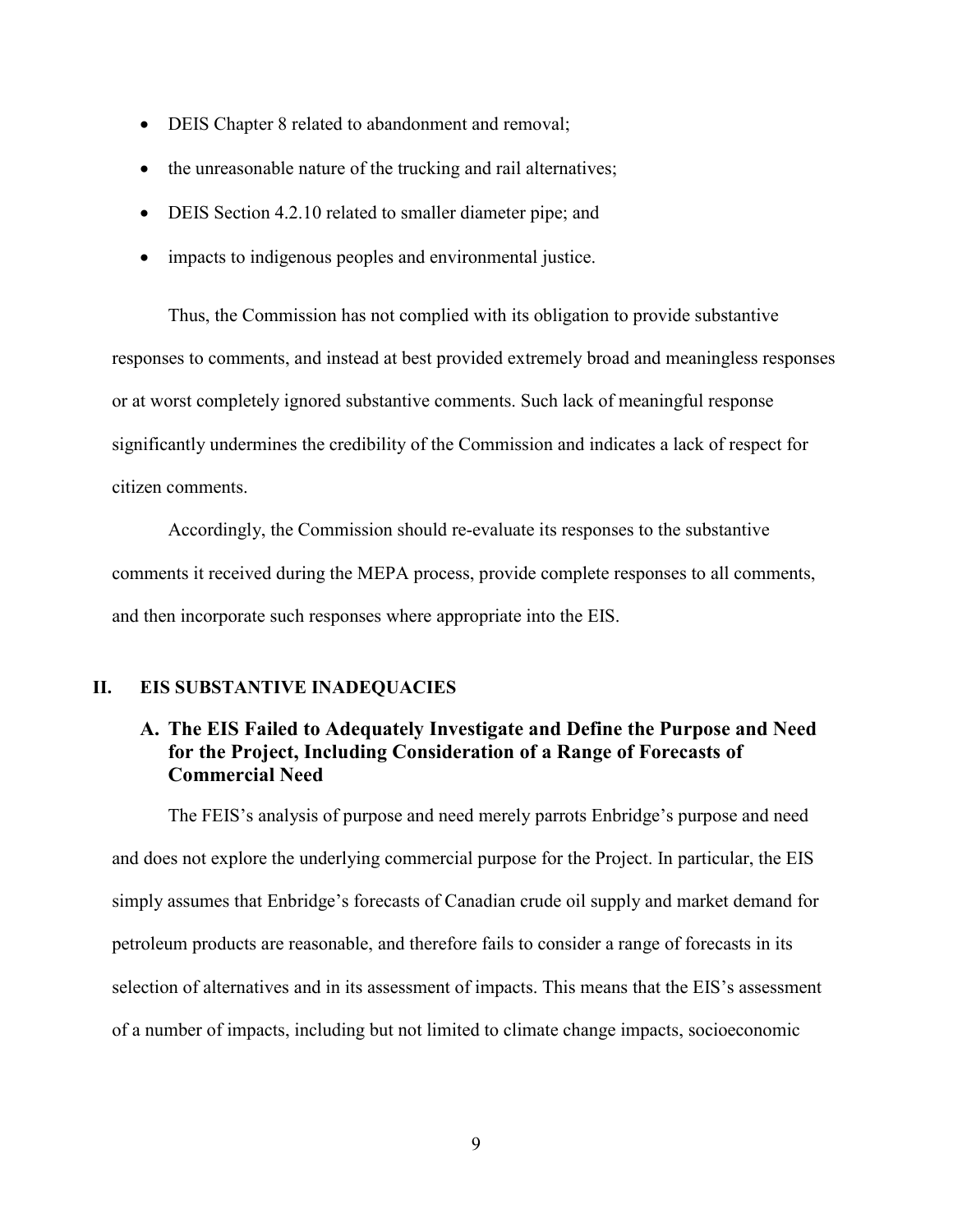benefits and costs, and the comparative impacts of alternatives, are for practical purposes deeply flawed.

The EIS's selection of reasonable alternatives was biased by the EIS's assumption of Enbridge's definition of the purpose and need for the Project. Rather than investigate a range of forecasts in the EIS, the Commission assumed that the need for the Project would be fully investigated in Docket 14-916, the Certificate of Need docket for the Project. In fact, the evidence in the evidentiary hearing highlighted the weakness of Enbridge's forecast of need, because it did not consider a range of forecasts based on key economic and policy factors. This failing by Enbridge violated Minn. R. 7853.0520, which requires that the Commission consider "the effect on the forecast of possible changes in the key assumptions and key factors . . . ." Further, the assumption that the evidentiary hearing would fully investigate the need for the Project does not mean that the EIS itself did not need to investigate the environmental impacts of the Project in light of a range of forecasts.

The Department's technical witness criticized Enbridge's forecast of need expressly because Enbridge failed to provide forecasts that varied based on future assumptions about crude oil price, which is a key assumption or factor under Minn. R. 7853.0520. Honor the Earth criticized Enbridge's forecast in part by presenting a western Canadian crude oil supply forecast that assumed an average future oil price of \$50 per barrel, which is the long-term average price of oil. This forecast showed that in such scenario the volume of crude oil that would flow through Minnesota would peak in the near term and drop over the long term. Thus, the record contains evidence about the critical importance of analysis of a range of commercial need for the Project, and the extent of the range of need that the Commission must consider. Given this evidence, under Minn. Stat. § 216B.243 and Minn. R. Ch. 7853 it is improper and illegal for the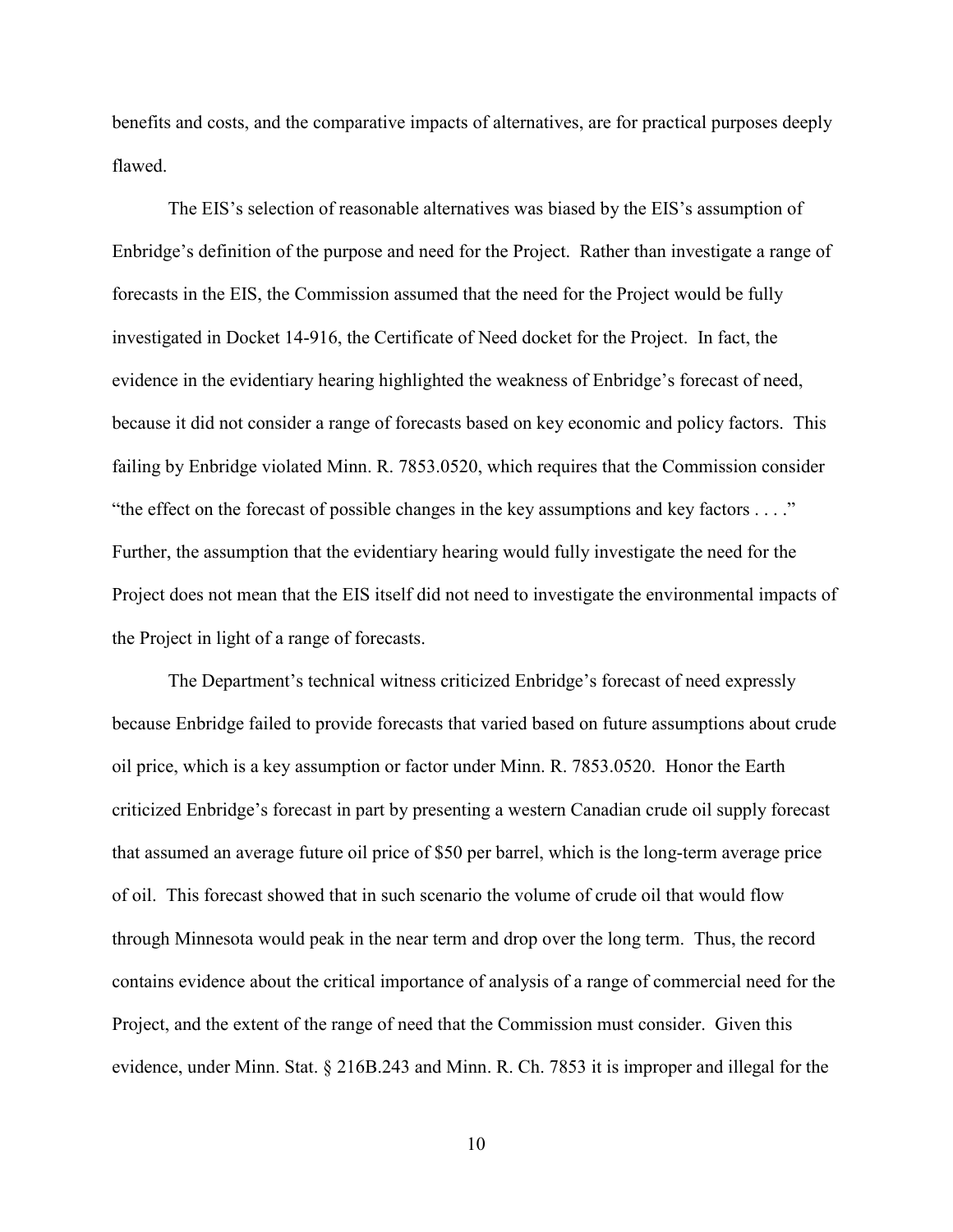Commission to ignore a range of forecasts of need and simply assume that Enbridge's forecast of need is correct.

More to the point here, the Commission violated MEPA because the EIS is based on a fundamental assumption that Enbridge's single-forecast view of the future need for the Project is correct, such that the EIS simply did not analyze: (a) the Project's environmental and socioeconomic impacts that would result from a lower need; and (b) the reasonableness of alternatives that could redress a lower forecasted need, as well as the impacts of such alternatives in a lower need scenario. Thus, the Commission compounded its error of not requiring that Enbridge provide a range of forecasts of need in accordance with Minn. R. 7853.0520 by also not analyzing a range of forecasts of need in the EIS. A MEPA analysis of a range of forecasts is uniquely necessary when an EIS is intended to support a decision on the need for a project, because different forecasts of need can have a significant effect on the reasonableness of alternatives, as well as a significant effect on the impacts of the various alternatives investigated by an EIS.

For example, a lower forecast of need would make lower capacity and lower impact alternatives, such as the no action alternative, use of other pipelines, and repair of existing Line 3, more reasonable. Enbridge has repeatedly argued against the reasonableness of alternatives because they would not move as much crude oil as the Project. But, the Commission's responsibility under Minn. Stat. § 216b.243 is not to evaluate just Enbridge's assumption of need. Instead the law requires that the Commission question this very assumption. Since the purpose of the EIS is to support the Commission's analysis of a range of forecasts of need, it follows that the EIS also must consider the impact of a range of forecasts of need on the selection of and the relative impacts of alternatives. The failure of the EIS to do so meant that the EIS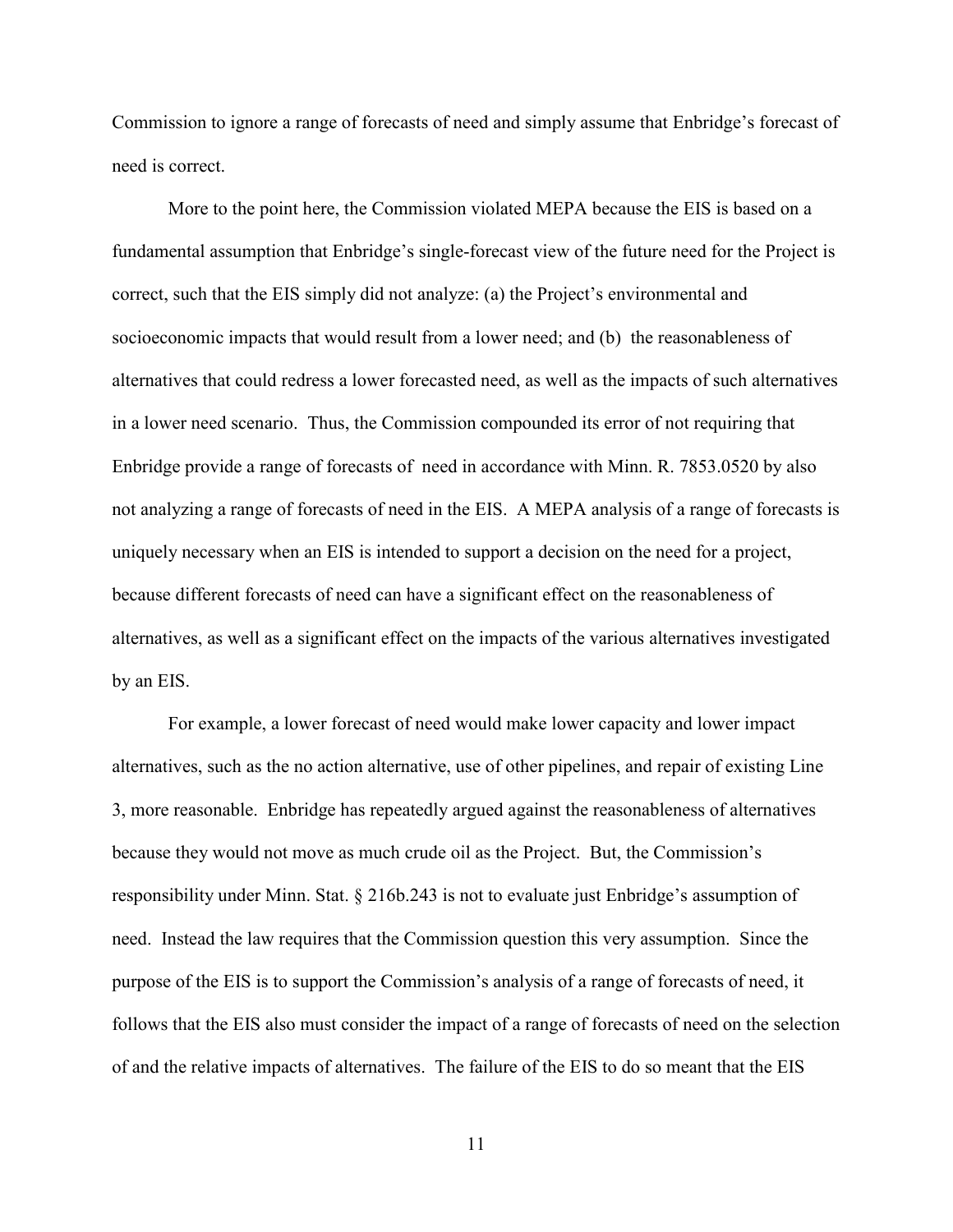dismissed reasonable lower-capacity alternatives from its analysis, and failed to consider the relative environmental and socioeconomic impacts of alternatives in the event that commercial need is lower than forecast by Enbridge.

A lower forecast of need would also reduce the direct and indirect environmental impacts of the Project itself, because less oil would flow through it. Such lower flow would reduce the risk of oil spills, reduce climate change impacts, reduce cumulative impacts related to downstream pipeline expansions, and reduce the socioeconomic benefits of the Project relative to its adverse impacts.

The Commission argues that the EIS cannot determine need, but this argument is specious. Consideration of a range of possible future crude oil supply scenarios in the FEIS would NOT determine need. Instead, such consideration by the FEIS would have allowed the Commission to: (a) evaluate the potential impacts of the Project given different crude oil supply scenarios; (b) select reasonable alternatives to the Project based on a range of need; and (c) compare the impacts of the Project to those of its alternatives in the event that commercial demand is substantially less than forecast by Enbridge. As stands, the EIS assumed a single forecast of need, which assumption supports the Project as designed by Enbridge. If anything, by refusing to include a range of forecasts of need in the EIS, the EIS makes approval of the Project more likely, because the Commission does not have a full analysis of the positive and negative environmental impacts of the Project in a low crude oil demand environment.

Accordingly, the Commission should reverse its finding of adequacy because the EIS is fundamentally biased towards a need for the Project and fails to fully inform the Commission about the environmental impacts of the Project in a lower demand future, and also fails to analyze the environmental merits of lower-volume alternatives to the Project. The Commission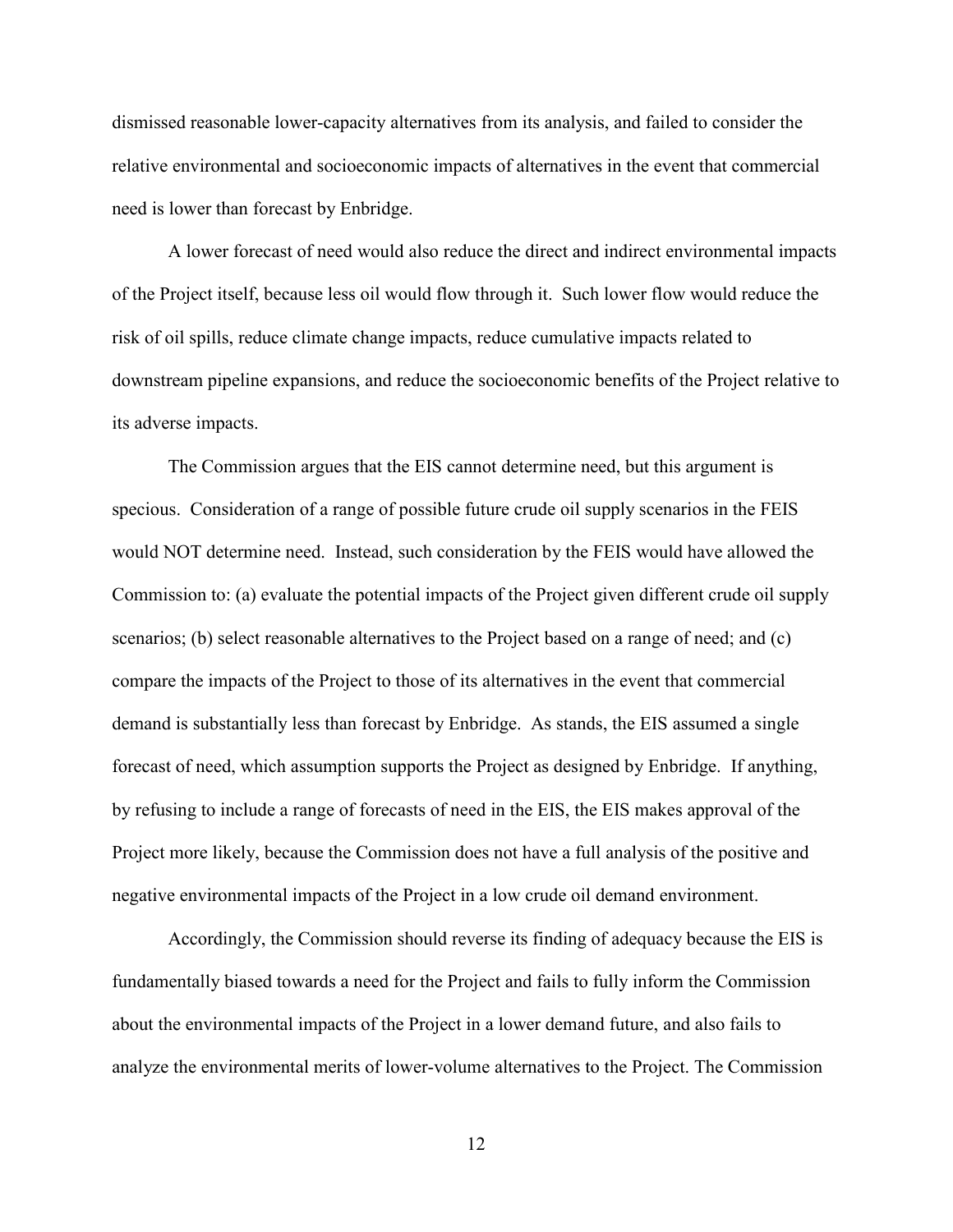should re-analyze the purpose and need for the Project in accordance with the requirements of MEPA, and then re-work the EIS's alternatives and impact analysis in accordance with a proper analysis of purpose and need.

#### **B. The EIS Considers Specious Alternatives to the Project**

The FEIS fails to consider reasonable alternatives to the Project, including expansion and use of existing pipelines and use of rail directly from Alberta to refineries in the US. Instead, the EIS considered alternatives that are completely specious, including trucking and railing crude oil between Neche, ND, and either Clearbrook or Superior Terminals. No evidence was provided in the evidentiary hearing that either the rail or trucking alternatives as defined by the EIS were reasonable to the slightest degree.

Enbridge's rail expert, in his initial testimony filed in January 2017 – long before the DEIS was issued – did not suggest that building a rail bridge between Neche, ND, and the Clearbrook and Superior Terminals was commercially feasible. On cross examination, he also did not support the practicality of such use of rail. Instead, he argued that the railroad industry would not build the infrastructure needed for such bridge, and that the oil industry would use rail as an alternative to the Project by shipping crude oil directly from Alberta to refineries. Honor the Earth's expert also stated that an increase in demand for crude oil transportation services could be addressed by transporting oil directly from Alberta to end-use customers. No party proposed the Neche to Superior rail bridge as an alternative to the Project pursuant to Minn. R. 7853.0130(B). No party supported this alternative as proposed by the EIS. No party could support it, because it was patently non-viable and unreasonable. Moreover, the Commission and Department had reason to know this long before publication of the DEIS.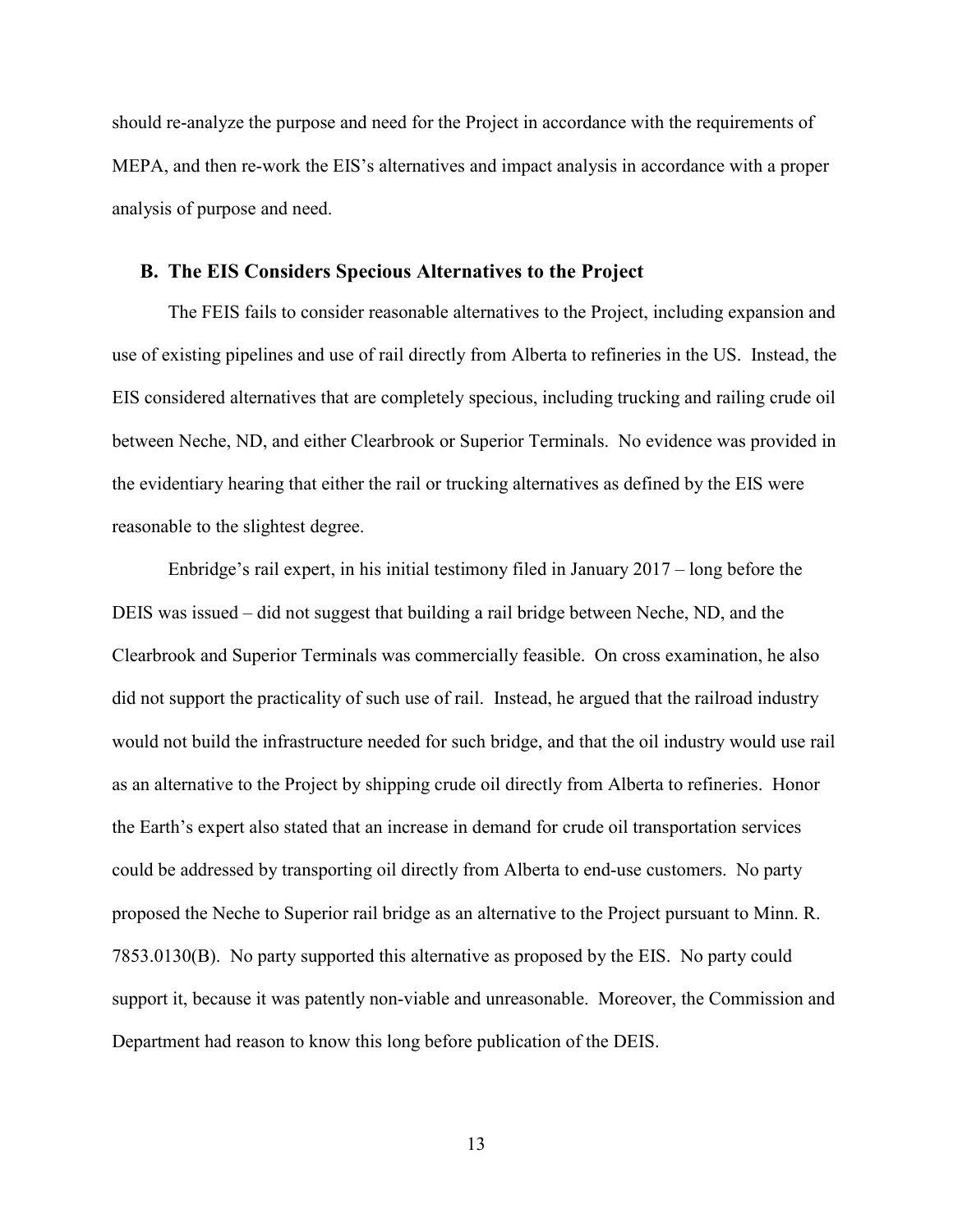Likewise, there is zero evidence in the evidentiary hearing supporting a possible use of trucks to transport crude oil from Neche, ND to the Clearbrook or Superior Terminals. The EIS states that transporting 760,000 bpd by truck would require 4,000 trips per day. This means that 167 trucks would need to leave Neche every hour of every day for decades. This is almost three trucks per minute, but due to breakdowns, holidays, and other limitations, the actual frequency of departure would need to be even higher. The logistics of this alternative would be a completely impractical nightmare, and according to the EIS its cost would be astronomical. No party proposed this alternative pursuant to Minn. R. 7853.0130(B). No party supported this alternative as proposed by the EIS. No party could, because it never was a reasonable or viable alternative.

The rail and truck alternatives as proposed were mere strawmen first developed by Enbridge that have never had the slightest chance of being commercially viable. There never was any rational reason to select the rail and truck bridges between Neche and Clearbrook or Superior as reasonable alternatives. Therefore, the railroad and truck alternatives selected for the FEIS by the Commission and Department do not represent a realistic assessment of alternatives that are actually available to the oil industry should the Commission deny Enbridge's applications. As such, the EIS does not provide a useful or reasonable assessment of the noaction alternative.

As such, the EIS also does not contain an analysis of the impacts that would result if the permits were denied (the no-action alternative). The record shows that denial of the permits would likely result in: (a) increased use of rail shipments from Alberta to end-use customers; (b) more efficient use of existing pipelines; and/or (c) an increased likelihood that either the Keystone XL or Trans Mountain Expansion Project would be built. The record shows that rail shipments from Alberta directly to end-use customers would not have the same impacts as the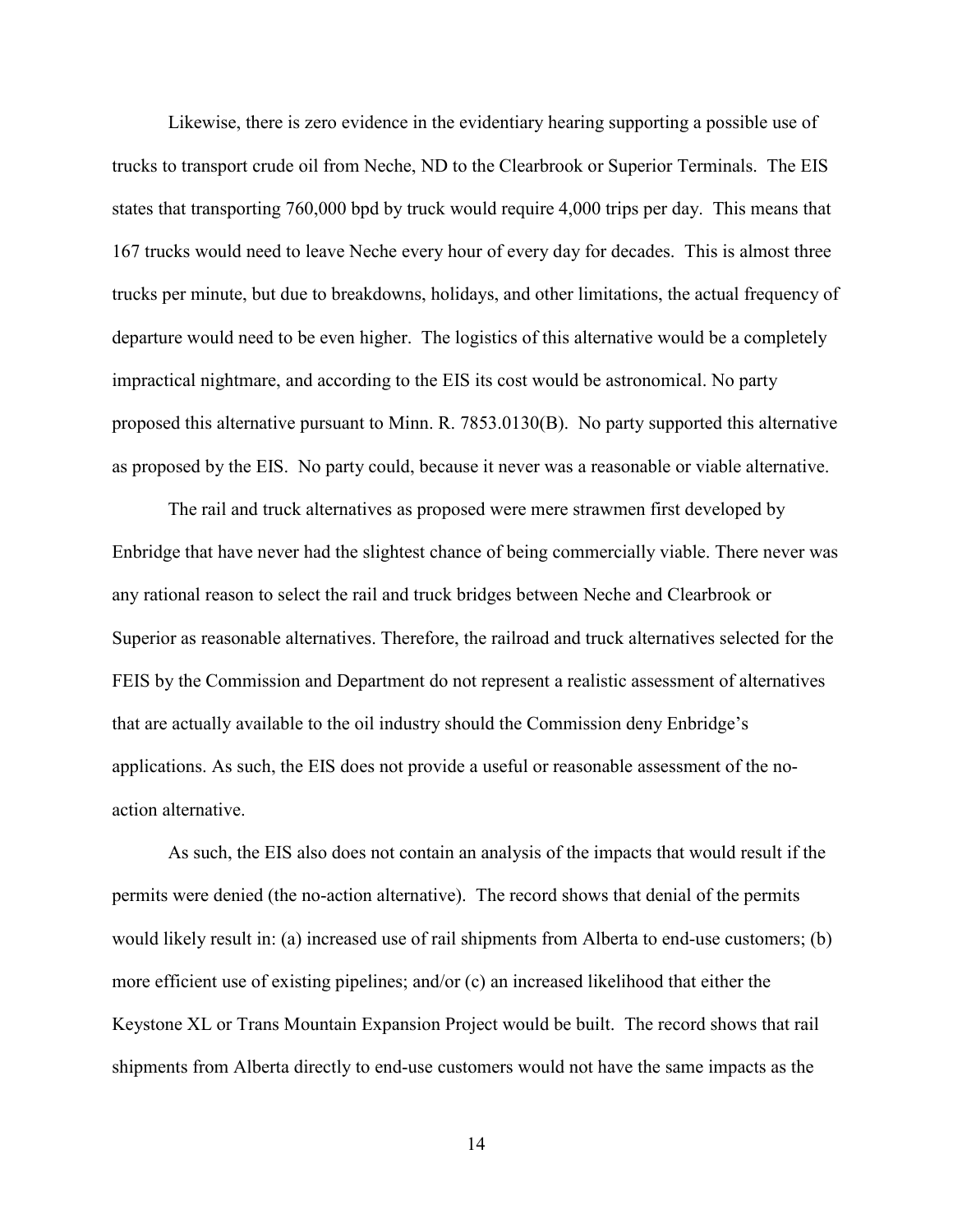rail bridge between Neche and Superior. The trains would not necessarily pass through Minnesota at all, and those that did would not take the same route or have the same impacts. Further, the record shows that Enbridge has proposed hundreds of thousands of barrels per day of expansions of existing Mainline System pipelines, as well as expansion of its Express Pipeline from Alberta to Wyoming by up to 100,000 bpd. Enbridge's primary argument against these expansions is that they would transport light crude oil, and that reversal of Line 13 would happen in the mid-2020s. Yet, Enbridge began transporting heavy crude on existing Line 3, even though it too is described as a light crude oil pipeline. Moreover, the record shows that if oil price remains at a long-term average of about \$50 per barrel, that light crude oil supply from Canada would drop in the near-term, such that Enbridge would have unused capacity on its light crude oil pipelines, which unused capacity could be used for heavy crude oil. The record also shows that the Keystone XL pipeline has received all of its permits and that development is proceeding. Accordingly, the EIS fails to provide the Commission with a reasonable assessment of the impact of denial of the permits.

Rather than take a realistic look at how the oil industry would respond to a denial of the permits, the EIS instead proposed the unreasonable and unsupported rail and truck bridges between Neche, ND, and the Clearbrook and Superior Terminals, despite clear evidence that these bridges were utterly non-viable and unreasonable. Therefore, the EIS is deficient because it failed to consider reasonable alternatives and it failed to adequately consider the impacts of the no-action alternative. According, the Commission should reconsider its approval of the EIS, and reconsider its selection of alternatives so that it does not review specious alternatives and instead analyzes rail and pipeline alternatives that the record indicates are reasonable.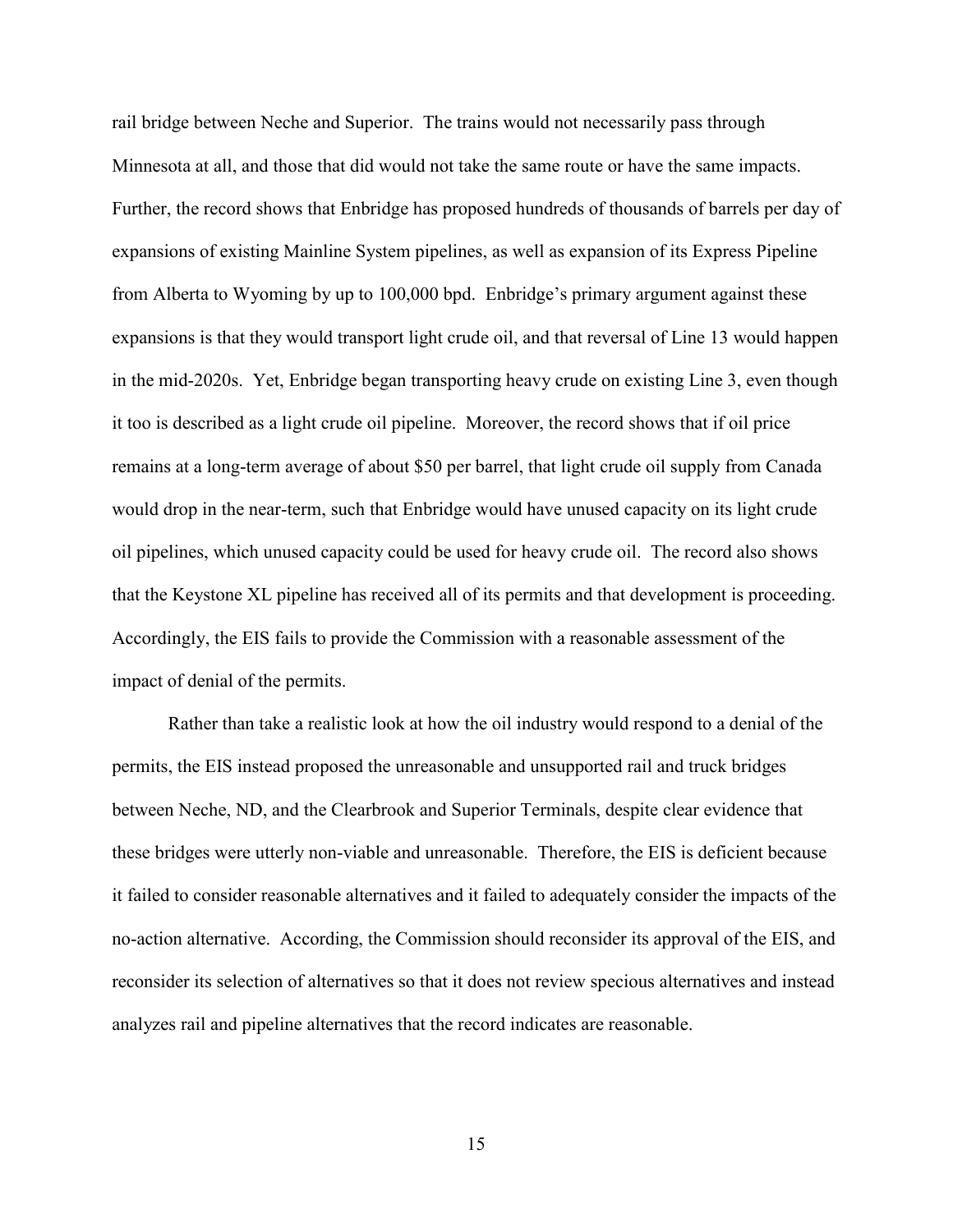# **C. The EIS Failed to Consider Future Cumulative Impacts Related to Expansion of the Capacity of the Project from 760,000 bpd to 915,000 bpd**

The FEIS fails to adequately consider the impacts of the Project once it is expanded from a capacity of 760,000 bpd to 915,000 bpd. The ALJ Report on the adequacy of the FEIS stated that such expansion is speculative, yet, as demonstrated by the clockwork expansions of the Alberta Clipper, Line 61, and Keystone Pipeline, among others, expansion of a pipeline to its full physical capacity is nearly inevitable assuming that future demand for crude oil transportation services increases beyond the initial capacity of a new pipeline. Here, Enbridge's own forecast of need assumes a massive growth in western Canadian crude oil supply available for export, and it uses this assumption to argue that the Project would be needed even if either the Keystone XL Pipeline or the Trans Mountain Expansion Project are built. Since expansion of the Project to 915,000 bpd would be cheaper and subject to much less regulatory uncertainty, if the Commission agrees with the Enbridge supply forecast, then it should also assume that the Project would be expanded. It would be unreasonable to assume otherwise.

The expansion of the Project to its ultimate capacity is also likely given that the majority of the cost of such capacity expansion is embedded in the cost of the Project's initial construction, due to the use of thicker wall pipe and fittings. It is unreasonable to assert that expansion is speculative given that Enbridge has committed substantial financial resources to procuring higher pressure pipe and other fittings all the way from Alberta to Superior. If such expansion were truly speculative, then spending much more on higher pressure pipe and fittings would be unreasonable and a waste of financial resources.

A failure to recognize the likelihood of expansion of the Project means that the EIS does not adequately assess the risks and impacts that are directly related to construction of the Project so that it is capable of operation at 915,000 bpd, including the risks of larger oil spills and the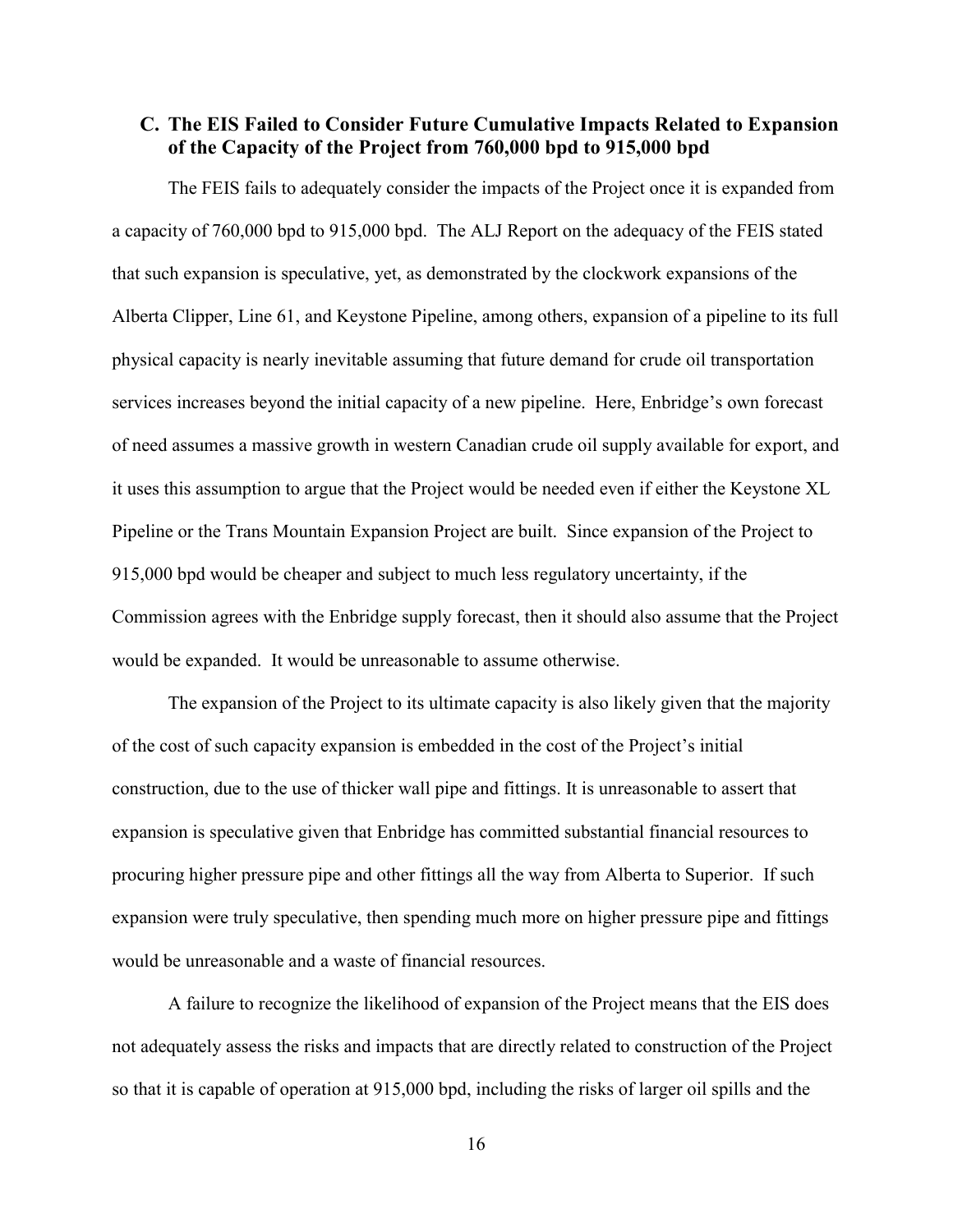risk of higher climate change impacts, both direct and indirect. Therefore, the Commission should modify the EIS to analyze the cumulative impacts of expansion of the proposed pipeline to 915,000 bpd.

# **D. The EIS Fails to Adequately Study the Project's Impacts on Cultural Resources**

By not including the result of a complete tribal cultural properties survey, the EIS fails to adequately assess the Project's impacts on such properties or assess the impacts of alternatives to the Project on such properties. Further, the EIS fails to adequately consider the impact of the Project on treaty resources. The ALJ Report's recommendation that the Commission select the existing corridor pipeline corridor through Minnesota highlights the need for a complete assessment by the EIS of the relative impacts of the building the Project in Enbridge's preferred route versus building it in the existing corridor. The failings of the EIS are fully described in the Joint Tribal Petition to Reconsider and Amend the PUC's December 14 Order, which is incorporated by reference. The Commission should reconsider its decision on this petition in light of the ALJ Report, and include a full analysis of impacts to cultural properties and resources in the EIS.

# **E. The EIS Fails to Adequate Assess the Impacts of an Oil Spill Into the St. Louis River Estuary, Duluth Superior Harbor, or Lake Superior**

The EIS fails to adequately assess the impacts of an oil spill into the St. Louis River Estuary, Duluth-Superior Harbor, and Lake Superior, the watersheds for which are crossed by the Project and put at risk by related tanks located at Enbridge's Superior Terminal, as well as related downstream pipelines that exit the Superior Terminal. None of the "representative" oil spill modelling locations bear any resemblance to a spill into Duluth- Superior Harbor or Lake Superior, which waterbodies are nothing like any of the interior lakes chosen for modelling.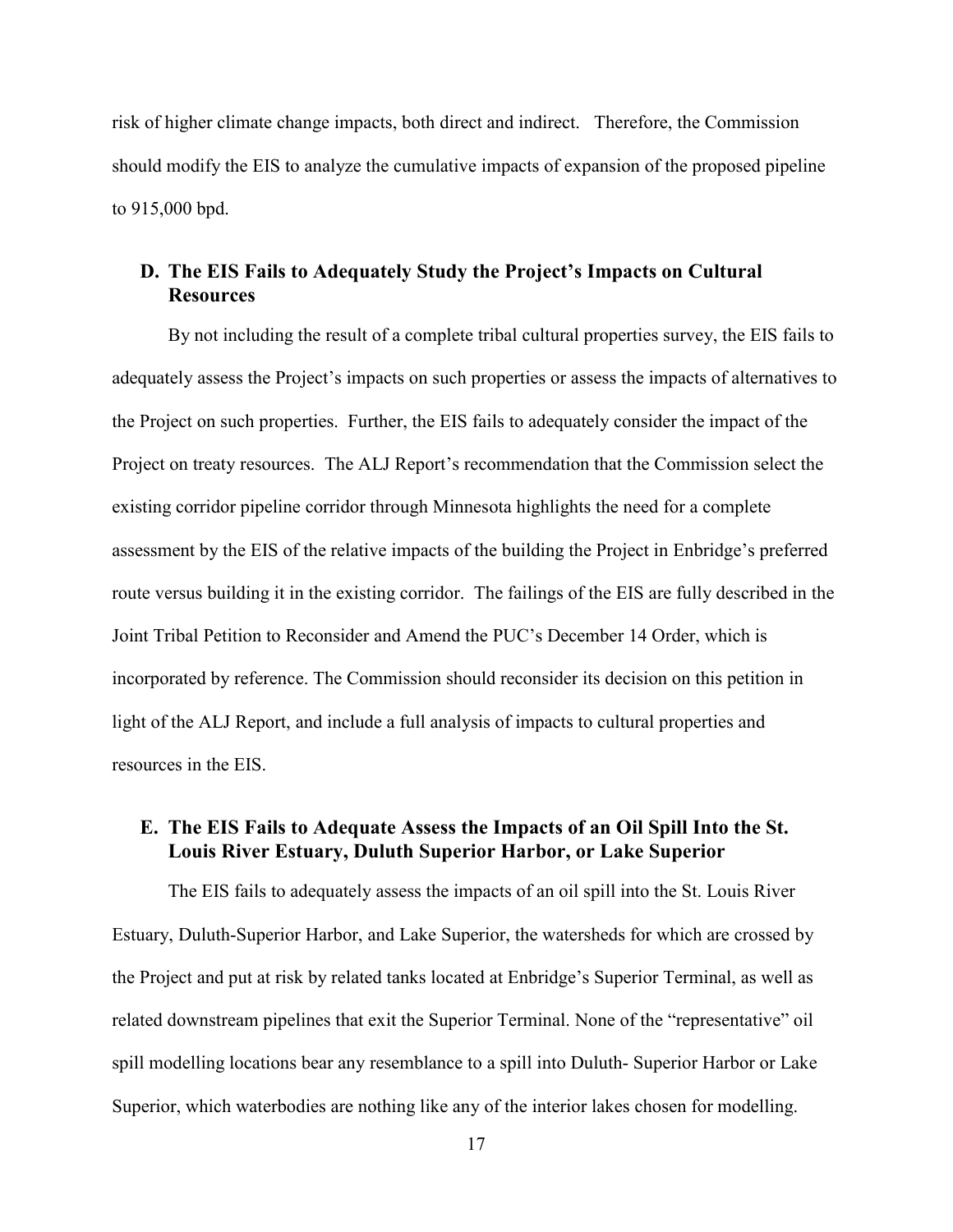While selection of "representative" spills into stream flows to assess the distance that crude oil could be transported has merit, such analysis by itself says nothing about the potential impacts of spills into different waterbodies. MEPA requires the assessment of impacts on the actual environment, not just an assessment of how far oil would be transported in the event of a spill.

Duluth-Superior Harbor/St. Louis River Estuary and Lake Superior are both much deeper than interior lakes, such that there is significant doubt that Enbridge could clean up heavy tar sands crude should any portion of it sink. Further, Duluth-Superior Harbor and the St. Louis River Estuary are a major commercial shipping port and both suffer from significant existing contamination by hazardous wastes that the state and federal governments have spent hundreds of millions of dollars to mitigate. Further, these waterbodies provide the economic foundation for a wide range of activities including shipping, recreation and tourism that are critical to the economy of this region. Further, the characteristics and uses of these waterbodies would complicate and increase the impacts and costs of spill response, particularly if dilbit from the Project spills and sinks into contaminated sediments and prevents commercial shipping use of Duluth Harbor for an indeterminate length of time, or prevents recreational use of the St. Louis River Estuary or the beach of Lake Superior. The on-the-ground physical and economic impacts of a spill into these waterbodies would be nothing like the impacts of a spill into a relatively small interior stream, river, or lake. Yet, the EIS is utterly silent about the risks and impacts of such spills.

Because the EIS fails to assess the impacts of a spill of crude oil into Duluth-Superior Harbor, the St. Louis River Estuary, and Lake Superior, it does not comply with MEPA. Therefore, the Commission should reconsider the adequacy of the EIS, and supplement the EIS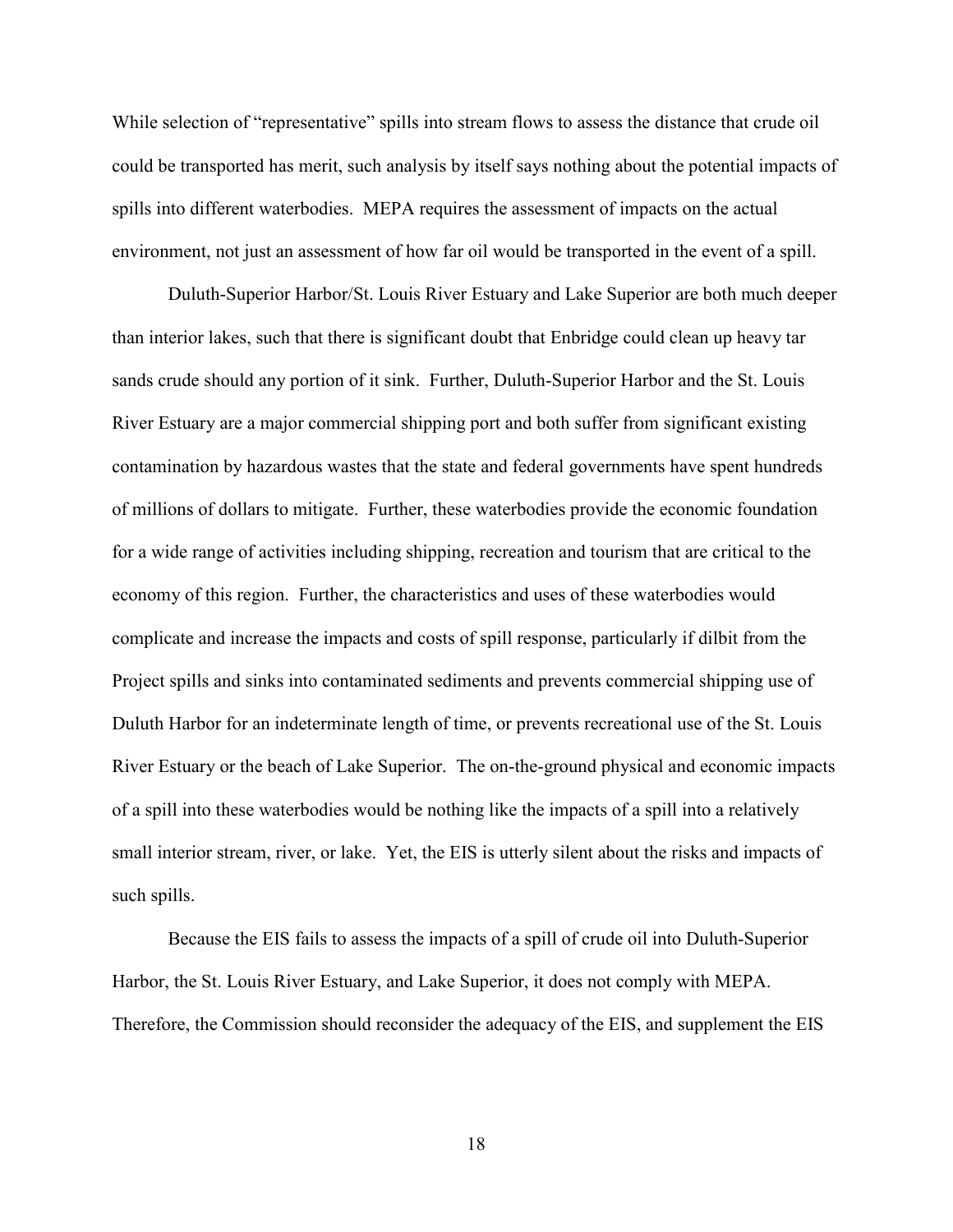by providing an analysis of the potential environmental and socioeconomic impacts of an oil spill in these bodies of water.

# **F. The EIS Improperly Failed to Consider the Effects of Energy Conservation Programs on the Impacts of the Project**

The FEIS entirely fails to analyze the adoption of electric and advanced technology vehicles as a mitigation measure for the Project, or to assess the impacts of electric and advanced vehicle technologies on the purpose and need for the Project. The Commission is required by Minn. Stat. § 21B.243, subd. 3(2) and Minn. R. 7853.0130(A)(2) to consider the potential impacts of energy conservation on the need for the Project. This requirement is essentially the same as requiring that the Commission consider the impact of conservation as a mitigation measure for the Project. Moreover, MEPA requires that the State of Minnesota "practice thrift in the use of energy and maximize the use of energy efficient systems for the utilization of energy, and minimize the environmental impact from energy production and use . . . ." Minn. Stat. § 116D.02, Subd. 2(9). Further, the evidentiary hearing showed that the impact of electric and advanced vehicle technology is a key factor with regard to need for the Project, and even if the Project is approved and built would likely have a significant impact on the use of the Project, and therefore also on its impacts.

Yet, the EIS entirely fails to consider the impact of adoption of electric and advanced technology vehicles or other energy conservation and efficiency measures on Project impacts, the viability of alternatives to the Project, or the use of conservation as mitigation for the Project. In fact, the EIS mentions conservation only two times, despite its size: once with regard to a general discussion of the Next Generation Energy Act and once with regard to Enbridge's energy conservation efforts. It does not include any mention of energy efficiency.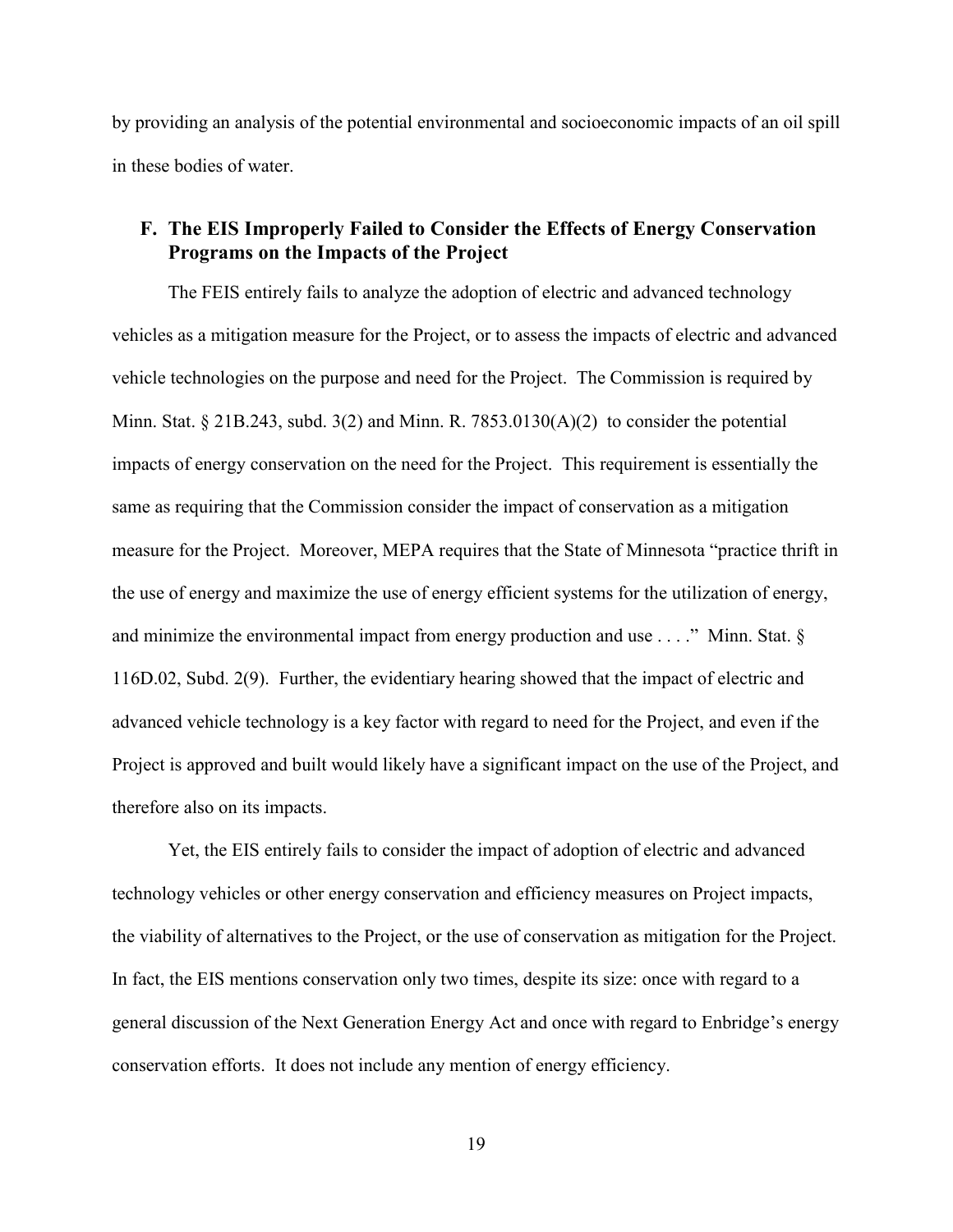Because it fails to consider energy conservation in any regard, the EIS does not comply with MEPA, such that the Commission should reconsider its adequacy. Therefore, the Commission should amend the EIS so that it considers the impact of petroleum conservation measures, including but not limited to adoption of electric and advance vehicle technology on Project impacts and alternatives.

#### **CONCLUSION**

 For the foregoing reasons, the Commission should reconsider the adequacy of the EIS and return the EIS to the Department to repair its inadequacies.

Dated: May 21, 2018 Respectfully submitted,

*/s Paul C. Blackburn\_\_\_\_\_\_\_*  Paul C. Blackburn MN Bar No. 0391685 P.O. Box 17234 Minneapolis, MN 55417 612-599-5568 paul@paulblackburn.net *Attorney for Honor the Earth*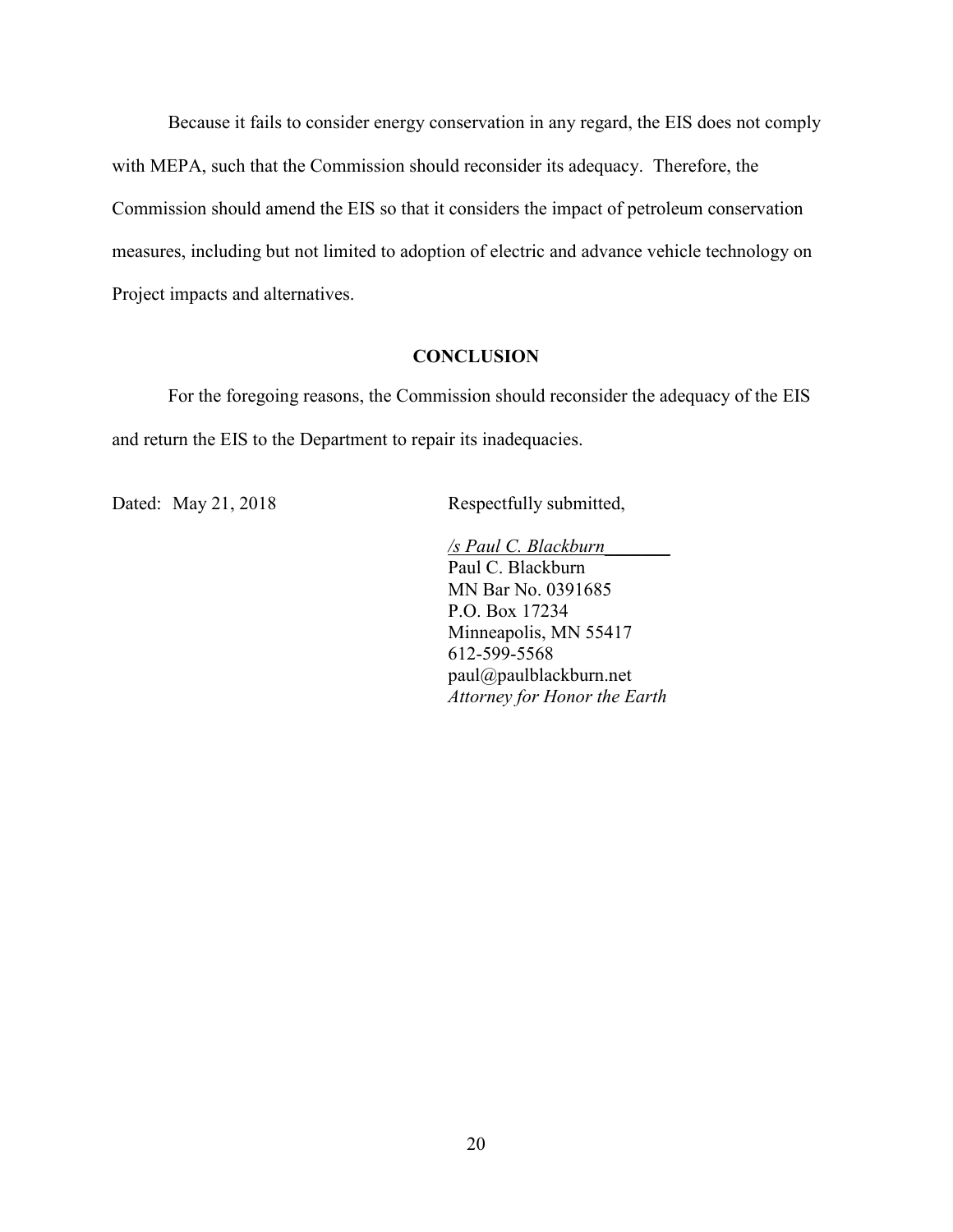#### **STATE OF MINNESOTA PUBLIC UTILITIES COMMISSION**

**In the Matter of the Application of Enbridge Energy, Limited Partnership, for a Certificate of Need for the Line 3 Replacement Project in Minnesota From the North Dakota Border to the Wisconsin Border** 

**In the Matter of the Application of Enbridge Energy, Limited Partnership for a Routing Permit for the Line 3 Replacement Project in Minnesota From the North Dakota Border to the Wisconsin Border** 

**OAH 65-2500-32764 MPUC PL-9/CN-14-916**

**OAH 65-2500-33377 MPUC PL-9/PPL-15-137** 

### **CERTIFICATE OF SERVICE**

I, Paul Blackburn, hereby certify that I have this day, served a true and correct copy of the following documents for the above captioned matters to all persons at the addresses on the attached list by electronic filing, electronic mail, courier, interoffice mail or by depositing the same enveloped with postage paid in the United States Mail at Minneapolis, Minnesota.

### **HONOR THE EARTH PETITION FOR RECONSIDERATION OF ORDER FINDING ENVIRONMENTAL IMPACT STATEMENT ADEQUATE**

Dated this  $21<sup>st</sup>$  day of May, 2018.

/s Paul Blackburn Paul Blackburn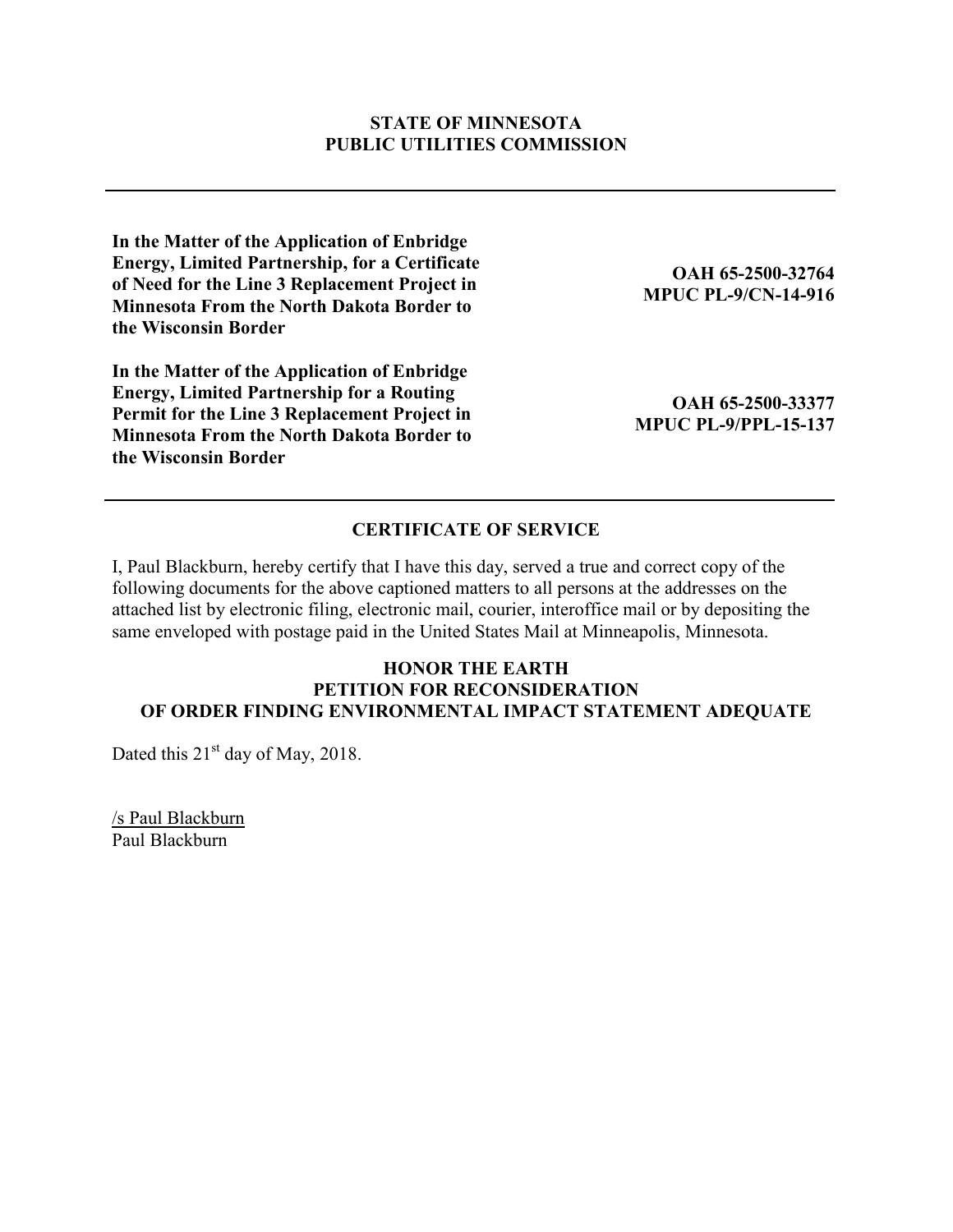| <b>First Name</b> | Last Name      | Email                             | Company Name                                  | Address                                                                       | <b>Delivery Method</b>    | <b>View Trade Secret</b> | Service List Name                                |
|-------------------|----------------|-----------------------------------|-----------------------------------------------|-------------------------------------------------------------------------------|---------------------------|--------------------------|--------------------------------------------------|
| Michael           | Ahern          | ahern.michael@dorsey.co<br>m      | Dorsey & Whitney, LLP                         | 50 S 6th St Ste 1500<br>Minneapolis,<br>MN<br>554021498                       | <b>Electronic Service</b> | <b>No</b>                | OFF_SL_14-916_Official<br><b>CC Service List</b> |
| Chris             | Allery         | chris.allery@llojibwe.org         |                                               | 190 Sailstar DR NW<br>Cass Lake,<br>MN<br>56633                               | <b>Electronic Service</b> | No                       | OFF_SL_14-916_Official<br><b>CC Service List</b> |
| Julia             | Anderson       | Julia.Anderson@ag.state.m<br>n.us | Office of the Attorney<br>General-DOC         | 1800 BRM Tower<br>445 Minnesota St<br>St. Paul,<br>MN<br>551012134            | <b>Electronic Service</b> | Yes                      | OFF_SL_14-916_Official<br>CC Service List        |
| Brian             | Bell           | bell.brian@dorsey.com             | Dorsey and Whitney LLP                        | 50 South Sixth St.<br><b>Suite 1500</b><br>Minneapolis,<br>Minnesota<br>55402 | <b>Electronic Service</b> | No                       | OFF_SL_14-916_Official<br>CC Service List        |
| Frank             | Bibeau         | frankbibeau@gmail.com             | Honor the Earth                               | 51124 County Road 118<br>Deer River,<br>Minnesoa<br>56636                     | <b>Electronic Service</b> | No                       | OFF_SL_14-916_Official<br>CC Service List        |
| Seth              | <b>Bichler</b> | sethbichler@fdlrez.com            | Fond du Lac Band of Lake<br>Superior Chippewa | 1720 Big Lake Rd<br>Cloquet,<br>MN<br>55720                                   | <b>Electronic Service</b> | No                       | OFF_SL_14-916_Official<br>CC Service List        |
| Paul              | Blackburn      | paul@honorearth.org               |                                               | PO Box 63<br>Callaway,<br>MN<br>56521                                         | <b>Electronic Service</b> | No                       | OFF_SL_14-916_Official<br><b>CC Service List</b> |
| Ellen             | Boardman       | eboardman@odonoghuela<br>w.com    | O'Donoghue &<br>O'Donoghue LLP                | 4748 Wisconsin Ave NW<br>Washington,<br>DC<br>20016                           | <b>Electronic Service</b> | <b>No</b>                | OFF_SL_14-916_Official<br>CC Service List        |
| Christina         | <b>Brusven</b> | cbrusven@fredlaw.com              | Fredrikson Byron                              | 200 S 6th St Ste 4000<br>Minneapolis,<br><b>MN</b><br>554021425               | <b>Electronic Service</b> | No                       | OFF_SL_14-916_Official<br>CC Service List        |
| Brendan           | Cummins        | brendan@cummins-<br>law.com       | Cummins & Cummins, LLP                        | 1245 International Centre<br>Minneapolis,<br>MN<br>55402                      | <b>Electronic Service</b> | No                       | OFF_SL_14-916_Official<br>CC Service List        |
|                   |                |                                   |                                               |                                                                               |                           |                          |                                                  |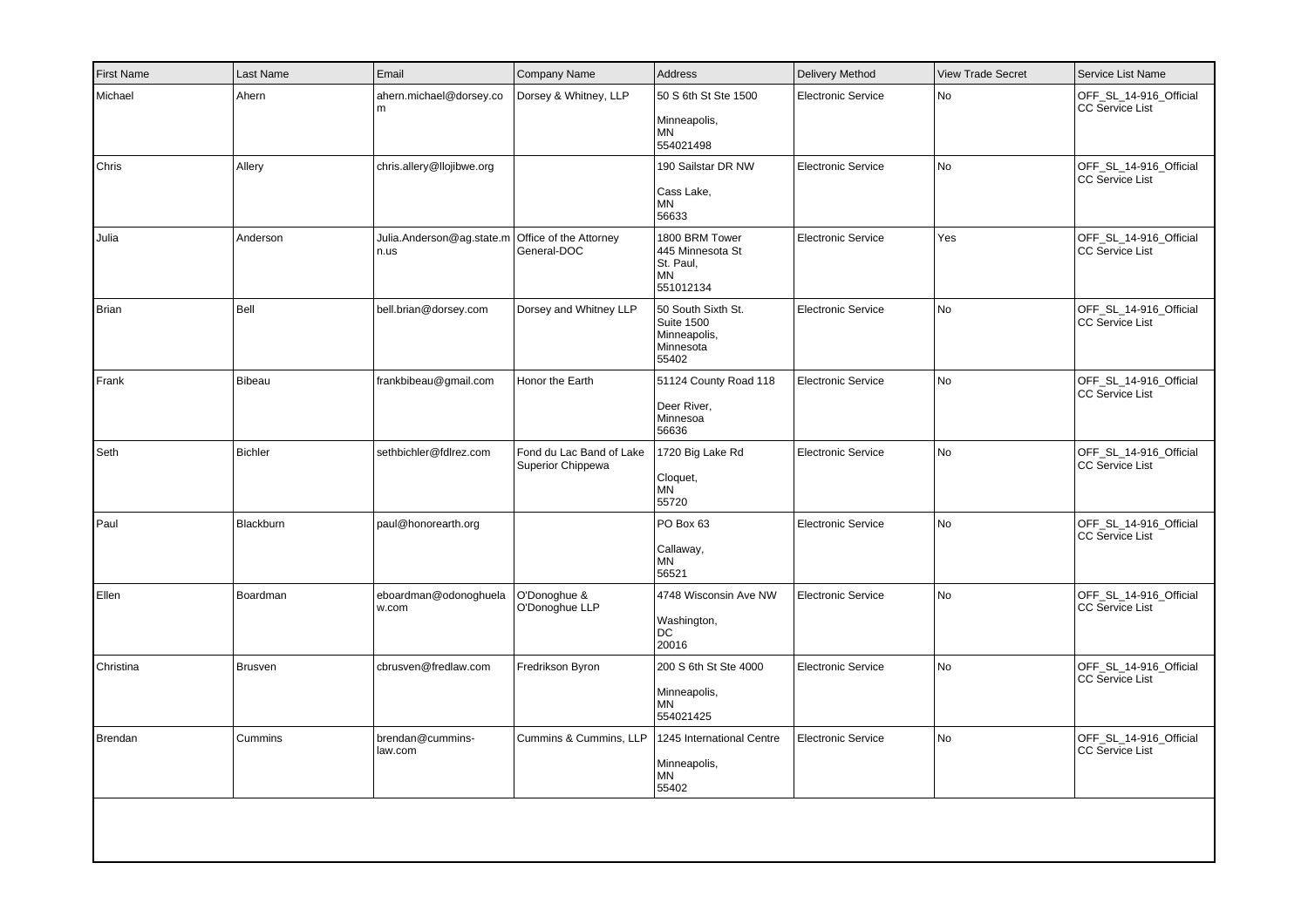| <b>First Name</b> | Last Name            | Email                                                 | Company Name                          | Address                                                                             | <b>Delivery Method</b>    | <b>View Trade Secret</b> | Service List Name                                |
|-------------------|----------------------|-------------------------------------------------------|---------------------------------------|-------------------------------------------------------------------------------------|---------------------------|--------------------------|--------------------------------------------------|
| Donovan           | Dyrdal               | dyr-valley@hughes.net                                 |                                       | 13142 180TH ST NW<br>Thief River Falls,<br>Minnesota<br>56701                       | <b>Electronic Service</b> | No                       | OFF SL 14-916 Official<br><b>CC Service List</b> |
| Leili             | Fatehi               | leili@advocatepllc.com                                | Sierra Club                           | 4849 12th Ave S<br>Minneapolis,<br>MN<br>55417                                      | <b>Electronic Service</b> | No                       | OFF_SL_14-916_Official<br><b>CC Service List</b> |
| Anna              | Friedlander          | afriedlander@odonoghuela<br>w.com                     | O'Donoghue &<br>O'Donoghue LLP        | 4748 Wisconsin Ave NW<br>Washington,<br>DC<br>20016                                 | Electronic Service        | <b>No</b>                | OFF_SL_14-916_Official<br><b>CC Service List</b> |
| Samuel            | Jackson              | sam@cummins-law.com                                   |                                       | 1245 International Centre<br>920 Second Ave South<br>Minneapolis,<br>MN<br>55402    | <b>Electronic Service</b> | No                       | OFF_SL_14-916_Official<br><b>CC Service List</b> |
| Linda             | Jensen               | linda.s.jensen@ag.state.m<br>n.us                     | Office of the Attorney<br>General-DOC | 1800 BRM Tower 445<br>Minnesota Street<br>St. Paul,<br><b>MN</b><br>551012134       | <b>Electronic Service</b> | Yes                      | OFF_SL_14-916_Official<br><b>CC Service List</b> |
| Rachel            | <b>Kitze Collins</b> | rakitzecollins@locklaw.com   Lockridge Grindeal Nauen | PLLP                                  | 100 Washington Ave S<br><b>Suite 2200</b><br>Minneapolis,<br>MN<br>55401            | <b>Electronic Service</b> | No                       | OFF_SL_14-916_Official<br><b>CC Service List</b> |
| Peter             | Madsen               | peter.madsen@ag.state.m<br>n.us                       | Office of the Attorney<br>General-DOC | Bremer Tower, Suite 1800<br>445 Minnesota Street<br>St. Paul,<br>Minnesota<br>55101 | <b>Electronic Service</b> | No                       | OFF_SL_14-916_Official<br><b>CC Service List</b> |
| Patrick           | Mahlberg             | pmahlberg@fredlaw.com                                 | Fredrikson & Byron, P.A.              | 200 S 6th St Ste 4000<br>Minneapolis,<br>MN<br>55402                                | <b>Electronic Service</b> | <b>No</b>                | OFF_SL_14-916_Official<br><b>CC Service List</b> |
| Philip            | Mahowald             | pmahowald@thejacobsonla<br>wgroup.com                 | Jacobson Law Group                    | 180 East Fifth Street Suite<br>940<br>St. Paul,<br><b>MN</b><br>55101               | <b>Electronic Service</b> | No                       | OFF_SL_14-916_Official<br><b>CC Service List</b> |
|                   |                      |                                                       |                                       |                                                                                     |                           |                          |                                                  |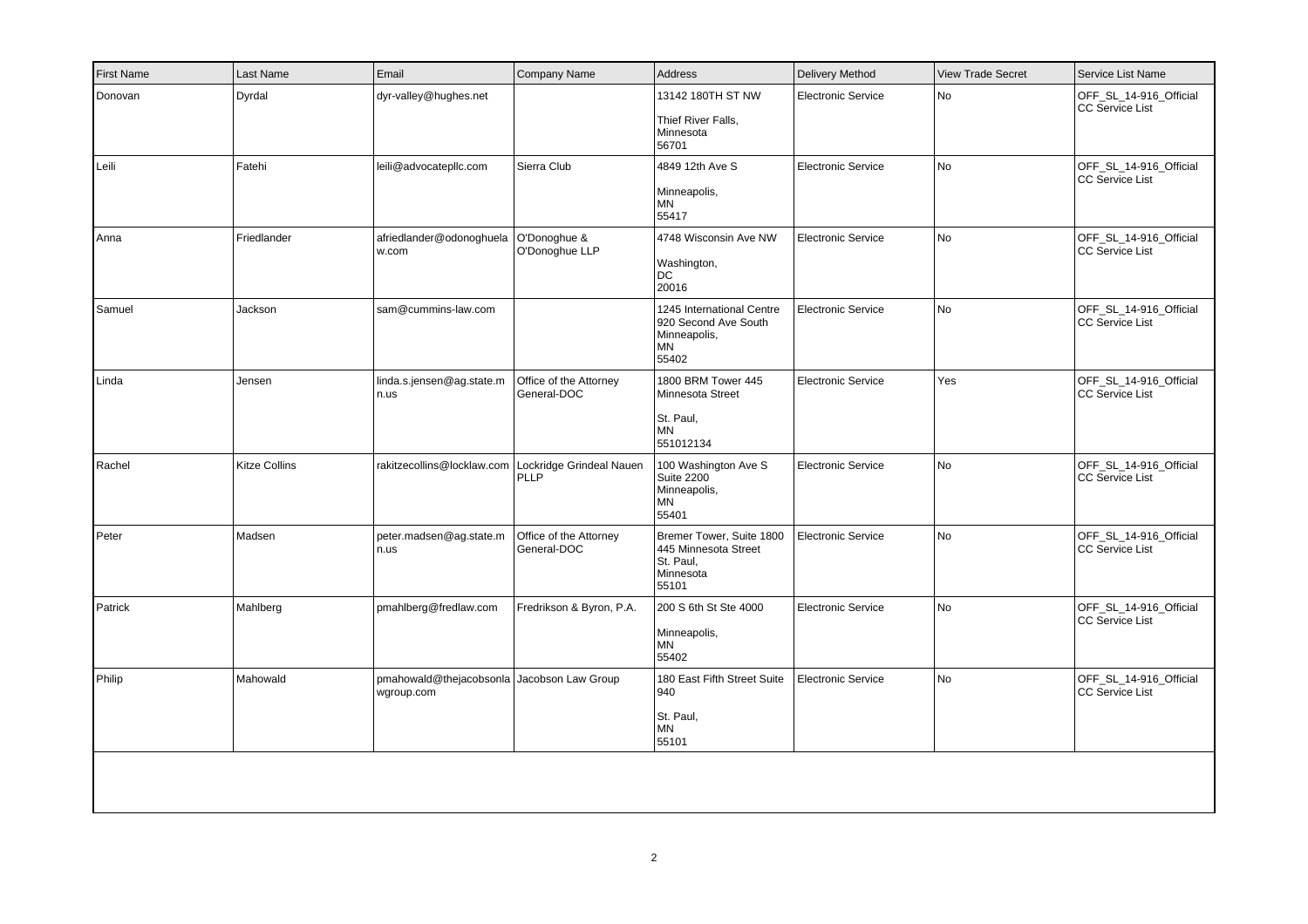| <b>First Name</b> | Last Name      | Email                           | Company Name                                                       | Address                                                                            | <b>Delivery Method</b>    | <b>View Trade Secret</b> | Service List Name                                |
|-------------------|----------------|---------------------------------|--------------------------------------------------------------------|------------------------------------------------------------------------------------|---------------------------|--------------------------|--------------------------------------------------|
| Charles           | Nauen          | cnnauen@locklaw.com             | Lockridge Grindal Nauen                                            | <b>Suite 2200</b><br>100 Washington Avenue<br>South<br>Minneapolis,<br>MN<br>55401 | Electronic Service        | <b>No</b>                | OFF_SL_14-916_Official<br><b>CC Service List</b> |
| Ann               | O'Reilly       | ann.oreilly@state.mn.us         | Office of Administrative<br>Hearings                               | PO Box 64620<br>St. Paul,<br><b>MN</b><br>55101                                    | Electronic Service        | Yes                      | OFF_SL_14-916_Official<br><b>CC Service List</b> |
| Joseph            | Plumer         | joep@whiteearth.com             | White Earth Band of Ojibwe P.O. Box 418                            | White Earth,<br>Minnesota<br>56591                                                 | Electronic Service        | <b>No</b>                | OFF_SL_14-916_Official<br><b>CC Service List</b> |
| Kevin             | Pranis         | kpranis@liunagroc.com           | Laborers' District Council of 81 E Little Canada Road<br>MN and ND | St. Paul,<br>Minnesota<br>55117                                                    | Electronic Service        | N <sub>o</sub>           | OFF_SL_14-916_Official<br><b>CC Service List</b> |
| James W.          | Reents         | jwreents@gmail.com              |                                                                    | 4561 Alder Ln NW<br>Hackensack,<br>MN<br>56452                                     | <b>Electronic Service</b> | <b>No</b>                | OFF_SL_14-916_Official<br><b>CC Service List</b> |
| Akilah            | Sanders Reed   | akilah.project350@gmail.co<br>m |                                                                    | 2514 Emerson Ave S<br>Apt 7<br>Minneapolis,<br>Minnesota<br>55405                  | <b>Electronic Service</b> | N <sub>o</sub>           | OFF SL 14-916 Official<br><b>CC Service List</b> |
| Janet             | Shaddix Elling | jshaddix@janetshaddix.co<br>m   | <b>Shaddix And Associates</b>                                      | Ste 122<br>9100 W Bloomington Frwy<br>Bloomington,<br><b>MN</b><br>55431           | <b>Electronic Service</b> | Yes                      | OFF_SL_14-916_Official<br><b>CC Service List</b> |
| Richard           | Smith          | grizrs615@gmail.com             | Friends of the Headwaters                                          | P.O. Box 583<br>Park Rapids,<br>MN<br>56470                                        | <b>Electronic Service</b> | <b>No</b>                | OFF_SL_14-916_Official<br><b>CC Service List</b> |
| Philip            | Steger         | steger.phil@dorsey.com          |                                                                    | 50 South Sixth Street<br><b>Suite 1500</b><br>Minneapolis,<br><b>MN</b><br>55402   | <b>Electronic Service</b> | <b>No</b>                | OFF_SL_14-916_Official<br><b>CC Service List</b> |
| Scott             | Strand         | SStrand@elpc.org                | Environmental Law &<br><b>Policy Center</b>                        | 15 South 5th Street<br>Suite 500<br>Minneapolis,<br>MN<br>55402                    | <b>Electronic Service</b> | <b>No</b>                | OFF_SL_14-916_Official<br><b>CC Service List</b> |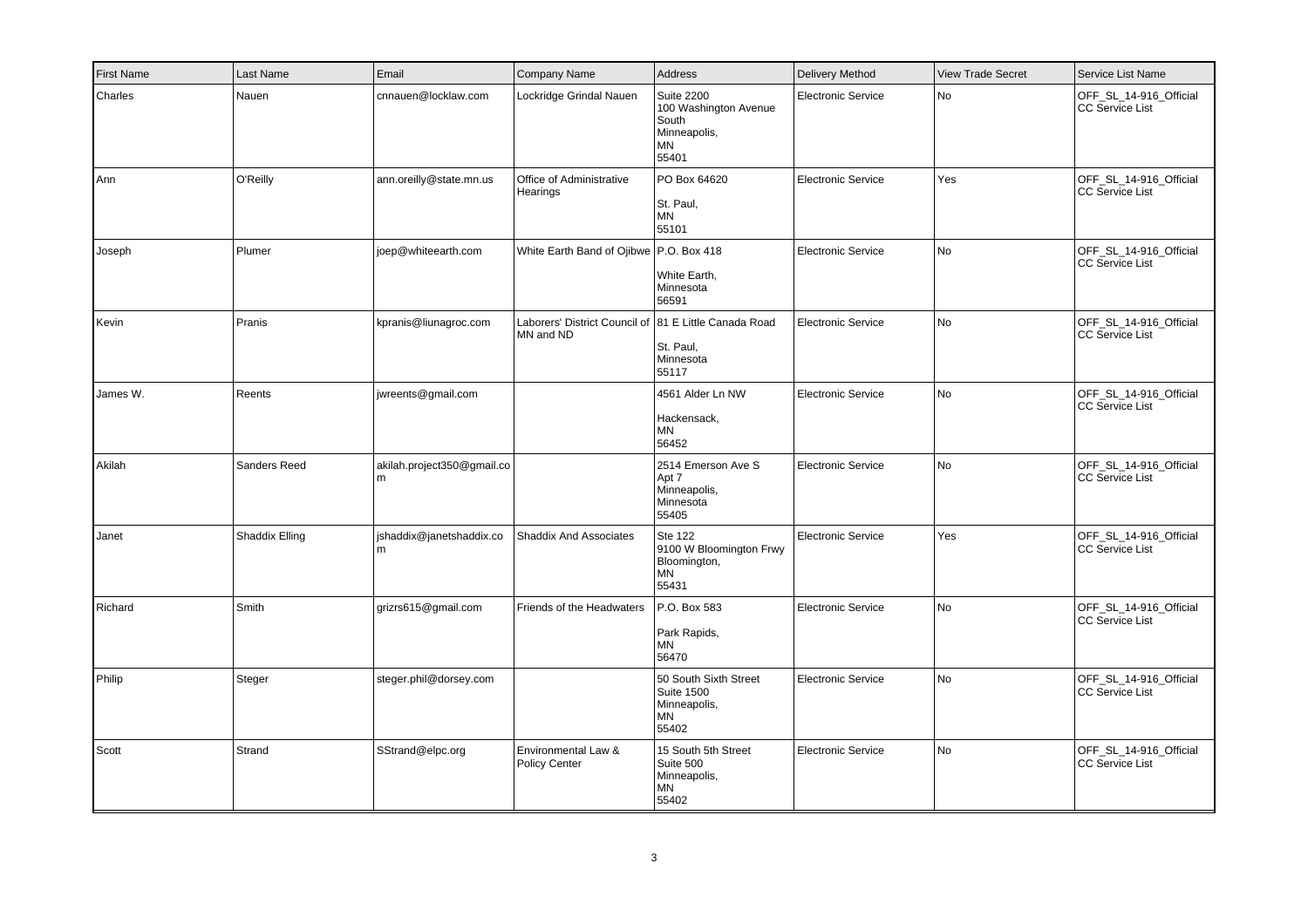| First Name   | Last Name  | Email                                            | <b>Company Name</b>                             | Address                                                                              | Delivery Method    | View Trade Secret | Service List Name                                 |
|--------------|------------|--------------------------------------------------|-------------------------------------------------|--------------------------------------------------------------------------------------|--------------------|-------------------|---------------------------------------------------|
| Eric         | Swanson    | eswanson@winthrop.com                            | Winthrop & Weinstine                            | 225 S 6th St Ste 3500<br>Capella Tower<br>Minneapolis,<br>MN<br>554024629            | Electronic Service | l No              | OFF_SL_14-916_Official<br>CC Service List         |
| <b>S</b> ara | Van Norman | sara@davismeansbusiness Davis Law Office<br>.com |                                                 | 400 South 4th Street<br>Suite 401<br>Minneapolis,<br>MN<br>55415                     | Electronic Service | l No              | OFF_SL_14-916_Official<br><b>CC Service List</b>  |
| James        | Watts      | james.watts@enbridge.co                          | <b>Enbridge Pipelines (North</b><br>Dakota) LLC | 26 E Superior St Ste 309<br>Duluth,<br>MN<br>55802                                   | Electronic Service | No                | OFF_SL_14-916_Official<br><b>ICC Service List</b> |
| David        | Zoll       | dizoll@locklaw.com                               | Lockridge Grindal Nauen<br><b>PLLP</b>          | 100 Washington Ave S Ste   Electronic Service<br>2200<br>Minneapolis,<br>MN<br>55401 |                    | l No              | OFF_SL_14-916_Official<br>CC Service List         |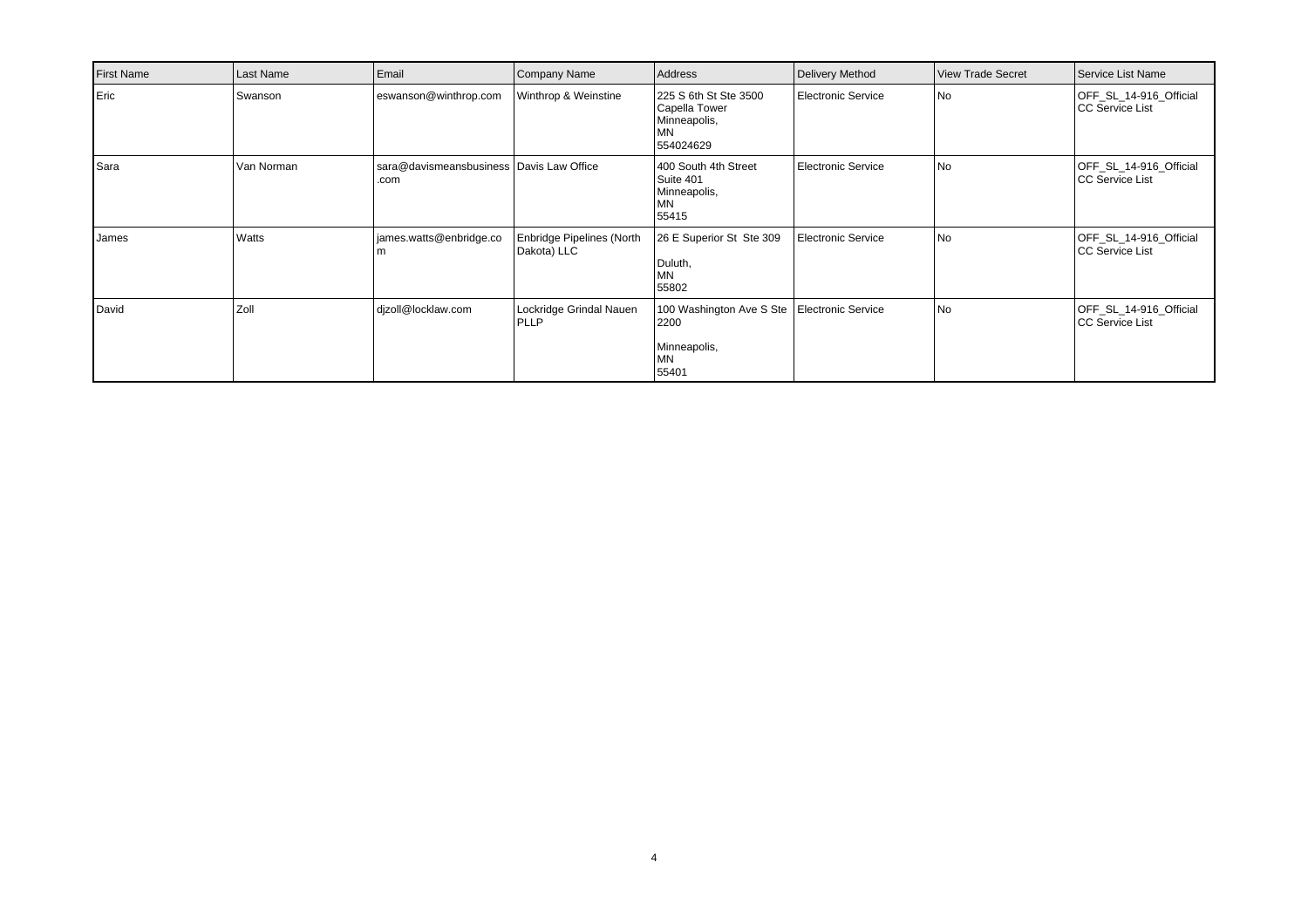| <b>First Name</b> | Last Name      | Email                                                    | Company Name                                  | <b>Address</b>                                                            | <b>Delivery Method</b>    | <b>View Trade Secret</b> | Service List Name                                |
|-------------------|----------------|----------------------------------------------------------|-----------------------------------------------|---------------------------------------------------------------------------|---------------------------|--------------------------|--------------------------------------------------|
| Chris             | Allery         | chris.allery@llojibwe.org                                |                                               | 190 Sailstar DR NW<br>Cass Lake,<br>MN<br>56633                           | <b>Electronic Service</b> | <b>No</b>                | OFF_SL_15-137_Official<br>CC Service List        |
| Julia             | Anderson       | Julia.Anderson@ag.state.m Office of the Attorney<br>n.us | General-DOC                                   | 1800 BRM Tower<br>445 Minnesota St<br>St. Paul,<br><b>MN</b><br>551012134 | <b>Electronic Service</b> | Yes                      | OFF_SL_15-137_Official<br>CC Service List        |
| Frank             | Bibeau         | frankbibeau@gmail.com                                    | Honor the Earth                               | 51124 County Road 118<br>Deer River,<br>Minnesoa<br>56636                 | <b>Electronic Service</b> | <b>No</b>                | OFF_SL_15-137_Official<br>CC Service List        |
| Seth              | Bichler        | sethbichler@fdlrez.com                                   | Fond du Lac Band of Lake<br>Superior Chippewa | 1720 Big Lake Rd<br>Cloquet,<br><b>MN</b><br>55720                        | <b>Electronic Service</b> | No                       | OFF_SL_15-137_Official<br>CC Service List        |
| Paul              | Blackburn      | paul@paulblackburn.net                                   |                                               | PO Box 17234<br>Minneapolis,<br><b>MN</b><br>55417                        | <b>Electronic Service</b> | No                       | OFF_SL_15-137_Official<br><b>CC Service List</b> |
| Ellen             | Boardman       | eboardman@odonoghuela<br>w.com                           | O'Donoghue &<br>O'Donoghue LLP                | 4748 Wisconsin Ave NW<br>Washington,<br>DC<br>20016                       | <b>Electronic Service</b> | No                       | OFF SL 15-137 Official<br><b>CC Service List</b> |
| Christina         | <b>Brusven</b> | cbrusven@fredlaw.com                                     | Fredrikson Byron                              | 200 S 6th St Ste 4000<br>Minneapolis,<br><b>MN</b><br>554021425           | <b>Electronic Service</b> | No                       | OFF_SL_15-137_Official<br>CC Service List        |
| Brendan           | Cummins        | brendan@cummins-<br>law.com                              | Cummins & Cummins, LLP                        | 1245 International Centre<br>Minneapolis,<br><b>MN</b><br>55402           | <b>Electronic Service</b> | No                       | OFF_SL_15-137_Official<br>CC Service List        |
| Donovan           | Dyrdal         | dyr-valley@hughes.net                                    |                                               | 13142 180TH ST NW<br>Thief River Falls,<br>Minnesota<br>56701             | <b>Electronic Service</b> | N <sub>o</sub>           | OFF_SL_15-137_Official<br><b>CC Service List</b> |
| Leili             | Fatehi         | leili@advocatepllc.com                                   | Sierra Club                                   | 4849 12th Ave S<br>Minneapolis,<br>ΜN<br>55417                            | <b>Electronic Service</b> | No                       | OFF_SL_15-137_Official<br><b>CC Service List</b> |
|                   |                |                                                          |                                               |                                                                           |                           |                          |                                                  |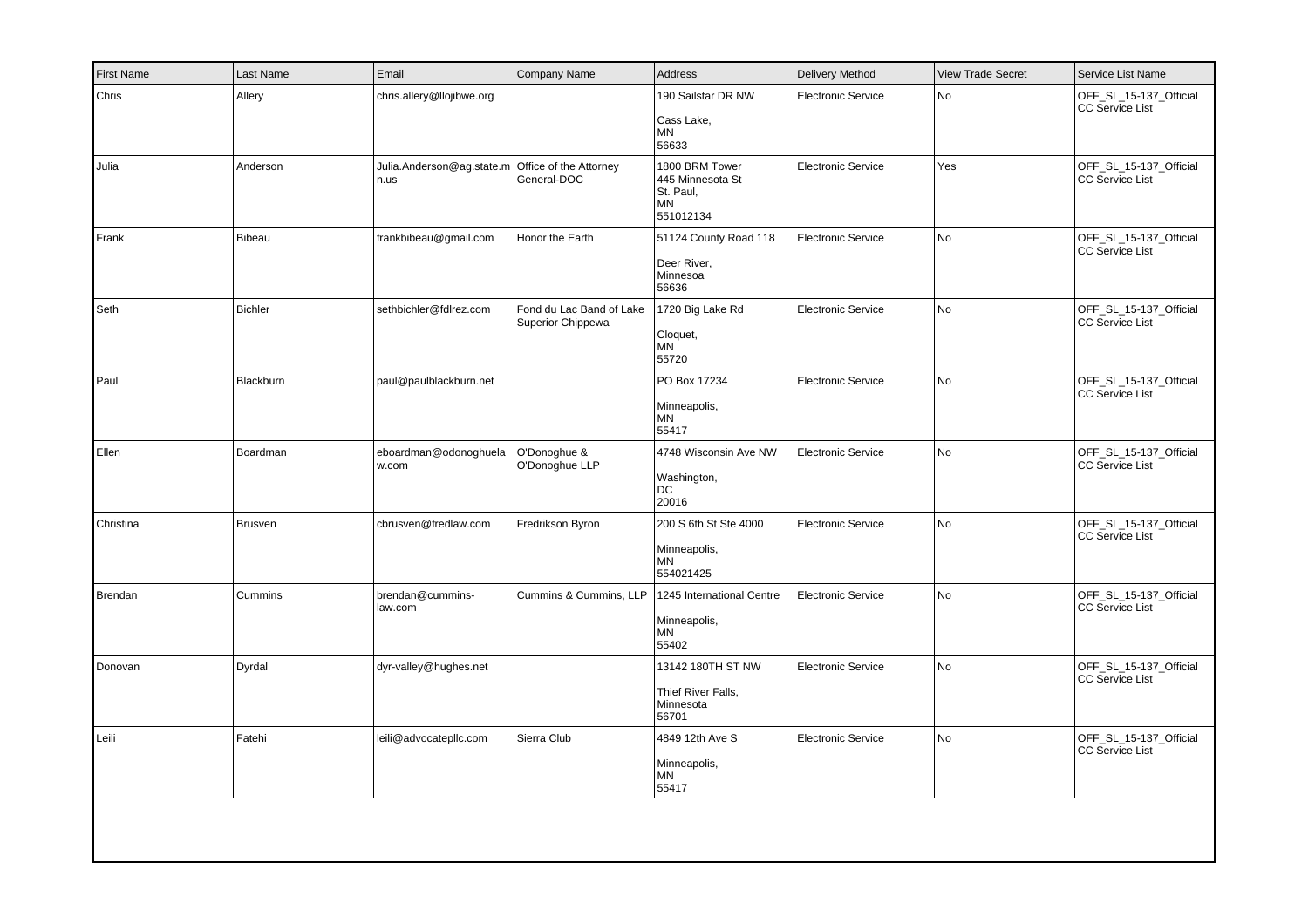| <b>First Name</b> | Last Name            | Email                                                    | Company Name                           | <b>Address</b>                                                                            | <b>Delivery Method</b>    | <b>View Trade Secret</b> | Service List Name                                |
|-------------------|----------------------|----------------------------------------------------------|----------------------------------------|-------------------------------------------------------------------------------------------|---------------------------|--------------------------|--------------------------------------------------|
| Anna              | Friedlander          | afriedlander@odonoghuela<br>w.com                        | O'Donoghue &<br>O'Donoghue LLP         | 4748 Wisconsin Ave NW<br>Washington,<br>DC<br>20016                                       | <b>Electronic Service</b> | No                       | OFF SL 15-137 Official<br><b>CC Service List</b> |
| Samuel            | Jackson              | sam@cummins-law.com                                      |                                        | 1245 International Centre<br>920 Second Ave South<br>Minneapolis,<br>ΜN<br>55402          | Electronic Service        | No                       | OFF_SL_15-137_Official<br><b>CC Service List</b> |
| Linda             | Jensen               | linda.s.jensen@ag.state.m<br>n.us                        | Office of the Attorney<br>General-DOC  | 1800 BRM Tower 445<br>Minnesota Street<br>St. Paul,<br><b>MN</b><br>551012134             | <b>Electronic Service</b> | Yes                      | OFF_SL_15-137_Official<br><b>CC Service List</b> |
| Rachel            | <b>Kitze Collins</b> | rakitzecollins@locklaw.com   Lockridge Grindeal Nauen    | <b>PLLP</b>                            | 100 Washington Ave S<br><b>Suite 2200</b><br>Minneapolis,<br>MN<br>55401                  | <b>Electronic Service</b> | No                       | OFF_SL_15-137_Official<br><b>CC Service List</b> |
| Peter             | Madsen               | peter.madsen@ag.state.m<br>n.us                          | Office of the Attorney<br>General-DOC  | Bremer Tower, Suite 1800<br>445 Minnesota Street<br>St. Paul,<br>Minnesota<br>55101       | <b>Electronic Service</b> | <b>No</b>                | OFF_SL_15-137_Official<br><b>CC Service List</b> |
| Patrick           | Mahlberg             | pmahlberg@fredlaw.com                                    | Fredrikson & Byron, P.A.               | 200 S 6th St Ste 4000<br>Minneapolis,<br><b>MN</b><br>55402                               | <b>Electronic Service</b> | No                       | OFF SL 15-137 Official<br><b>CC Service List</b> |
| Philip            | Mahowald             | pmahowald@thejacobsonla Jacobson Law Group<br>wgroup.com |                                        | 180 East Fifth Street Suite<br>940<br>St. Paul,<br>ΜN<br>55101                            | <b>Electronic Service</b> | No                       | OFF_SL_15-137_Official<br><b>CC Service List</b> |
| Brian             | Meloy                | brian.meloy@stinson.com                                  | Stinson, Leonard, Street<br><b>LLP</b> | 150 S 5th St Ste 2300<br>Minneapolis,<br>ΜN<br>55402                                      | <b>Electronic Service</b> | No                       | OFF_SL_15-137_Official<br><b>CC Service List</b> |
| Charles           | Nauen                | cnnauen@locklaw.com                                      | Lockridge Grindal Nauen                | <b>Suite 2200</b><br>100 Washington Avenue<br>South<br>Minneapolis,<br><b>MN</b><br>55401 | <b>Electronic Service</b> | No                       | OFF_SL_15-137_Official<br><b>CC Service List</b> |
|                   |                      |                                                          |                                        |                                                                                           |                           |                          |                                                  |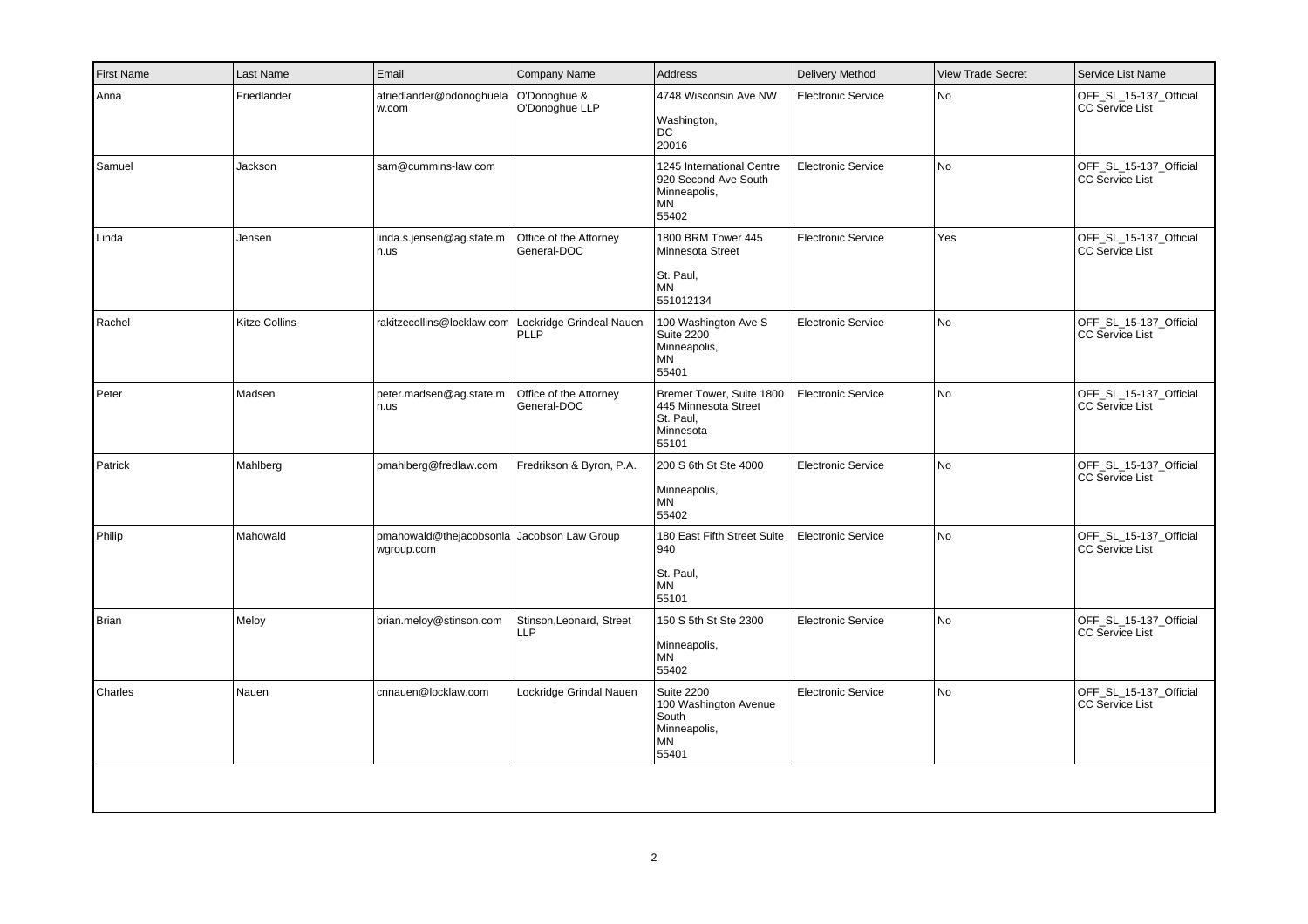| <b>First Name</b> | Last Name      | Email                                              | Company Name                                                       | Address                                                                   | <b>Delivery Method</b>    | <b>View Trade Secret</b> | Service List Name                                |
|-------------------|----------------|----------------------------------------------------|--------------------------------------------------------------------|---------------------------------------------------------------------------|---------------------------|--------------------------|--------------------------------------------------|
| Ann               | O'Reilly       | ann.oreilly@state.mn.us                            | Office of Administrative<br>Hearings                               | PO Box 64620<br>St. Paul,<br><b>MN</b><br>55101                           | <b>Electronic Service</b> | Yes                      | OFF_SL_15-137_Official<br><b>CC Service List</b> |
| Joseph            | Plumer         | joep@whiteearth.com                                | White Earth Band of Ojibwe   P.O. Box 418                          | White Earth,<br>Minnesota<br>56591                                        | <b>Electronic Service</b> | No                       | OFF_SL_15-137_Official<br><b>CC Service List</b> |
| Kevin             | Pranis         | kpranis@liunagroc.com                              | Laborers' District Council of 81 E Little Canada Road<br>MN and ND | St. Paul,<br>Minnesota<br>55117                                           | Electronic Service        | <b>No</b>                | OFF_SL_15-137_Official<br><b>CC Service List</b> |
| James W.          | Reents         | jwreents@gmail.com                                 |                                                                    | 4561 Alder Ln NW<br>Hackensack,<br>MN<br>56452                            | <b>Electronic Service</b> | No                       | OFF_SL_15-137_Official<br><b>CC Service List</b> |
| Akilah            | Sanders Reed   | akilah.project350@gmail.co<br>m                    |                                                                    | 2514 Emerson Ave S<br>Apt 7<br>Minneapolis,<br>Minnesota<br>55405         | <b>Electronic Service</b> | <b>No</b>                | OFF_SL_15-137_Official<br><b>CC Service List</b> |
| Janet             | Shaddix Elling | shaddix@janetshaddix.co<br>m                       | <b>Shaddix And Associates</b>                                      | Ste 122<br>9100 W Bloomington Frwy<br>Bloomington,<br><b>MN</b><br>55431  | <b>Electronic Service</b> | Yes                      | OFF_SL_15-137_Official<br><b>CC Service List</b> |
| Richard           | Smith          | grizrs615@gmail.com                                | Friends of the Headwaters                                          | P.O. Box 583<br>Park Rapids,<br><b>MN</b><br>56470                        | <b>Electronic Service</b> | <b>No</b>                | OFF_SL_15-137_Official<br><b>CC Service List</b> |
| Scott             | Strand         | SStrand@elpc.org                                   | Environmental Law &<br><b>Policy Center</b>                        | 15 South 5th Street<br>Suite 500<br>Minneapolis,<br><b>MN</b><br>55402    | <b>Electronic Service</b> | N <sub>o</sub>           | OFF_SL_15-137_Official<br><b>CC Service List</b> |
| Eric              | Swanson        | eswanson@winthrop.com                              | Winthrop & Weinstine                                               | 225 S 6th St Ste 3500<br>Capella Tower<br>Minneapolis,<br>MN<br>554024629 | <b>Electronic Service</b> | <b>No</b>                | OFF_SL_15-137_Official<br><b>CC Service List</b> |
| Sara              | Van Norman     | sara@davismeansbusiness   Davis Law Office<br>.com |                                                                    | 400 South 4th Street<br>Suite 401<br>Minneapolis,<br>MN<br>55415          | <b>Electronic Service</b> | No                       | OFF_SL_15-137_Official<br><b>CC Service List</b> |